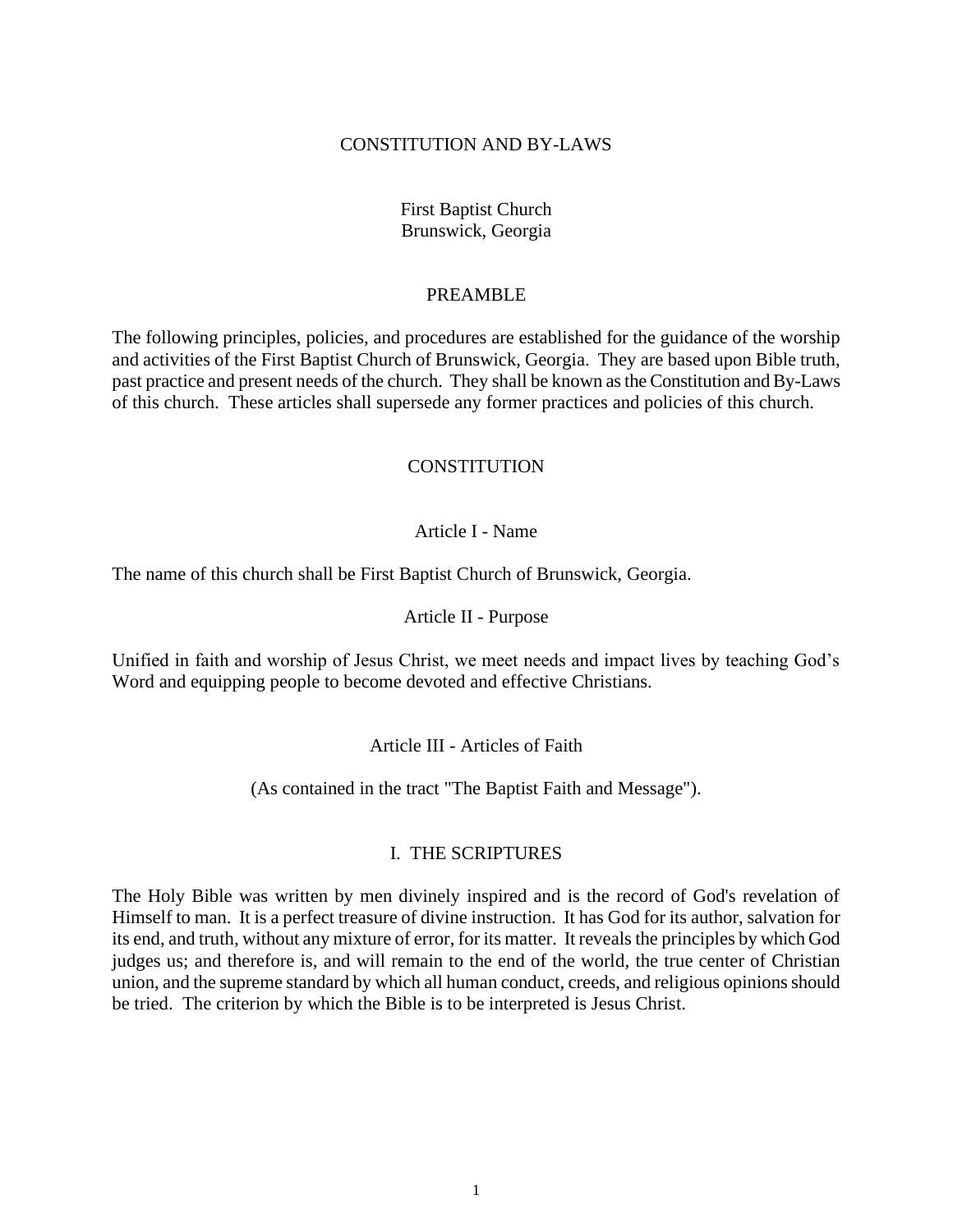Ex. 24:4; Deut. 4:1-2; 17:19; Joshua 8:34, Psalm 19:7-10; 119:11, 89, 105, 140; Isaiah 34:16; 40:8; Jeremiah 15:16; 36; Matt. 5:17-18; 22:29; Luke 21:33; 24:44-46; John 5:39; 16:13-15; 17:17; Acts 2:16ff; 17:11; Romans 15:4; 16:25-26; 2 Timothy 3:15-17; Hebrews 1:1-2, 4:12; I Peter 1:25; 2 Peter 1:19-21.

# II. GOD

There is one and only one living and true God. He is an intelligent, spiritual, and personal Being, the Creator, Redeemer, Preserver, and Ruler of the universe. God is infinite in holiness and all other perfections. To Him we owe the highest love, reverence, and obedience. The eternal God reveals Himself to us as Father, Son and Holy Spirit, with distinct personal attributes, but without division of nature, essence, or being.

# A. GOD THE FATHER

God as Father reigns with providential care over His universe, His creatures, and the flow of the stream of human history according the purposes of His Grace. He is all-powerful, all-loving, and all-wise. God is Father in truth to those who become children of God through faith in Jesus Christ. He is fatherly in His attitude toward all men.

Gen. 1:1; 2:7; Ex. 3:14; 6:2-3; 15:11ff; 20:1ff; Lev. 22:2, Deut. 6:4; 32:6; I Chron. 29:10; Psalm 19:1-3; Isa. 43:3, 15; 64:8; Jer. 10:10; 17:13; Matt. 6:9ff; 7:11; 23:9; 28:19; Mark 1:9-11; John 4:24; 5:26; 14:6-13; 17:1-8; Acts 1:7; Rom. 8:14-15; I Cor. 8:6; Gal. 4:6; Eph. 4:6; Col. 1:15; I Tim. 1:17; Heb. 11:6; 12:9; I Peter 1:17; I John 5:7.

### B. GOD THE SON

Christ is the eternal Son of God. In His incarnation as Jesus Christ He was conceived of the Holy Spirit and born of the Virgin Mary. Jesus perfectly revealed and did the will of God, taking upon Himself the demands and necessities of human nature and identifying Himself completely with mankind yet without sin. He honored the divine law by His personal obedience, and in His death on the cross He made provision for the redemption of men from sin. He was raised from the dead with a glorified body and appeared to His disciples as the person who was with them before His crucifixion. He ascended into heaven and is now exalted at the right hand of God where He is the One Mediator, partaking of the nature of God and of man and in whose Person is effected the reconciliation between God and man. He will return in power and glory to judge the world and to consummate His redemptive mission. He now dwells in all believers as the living and ever present Lord.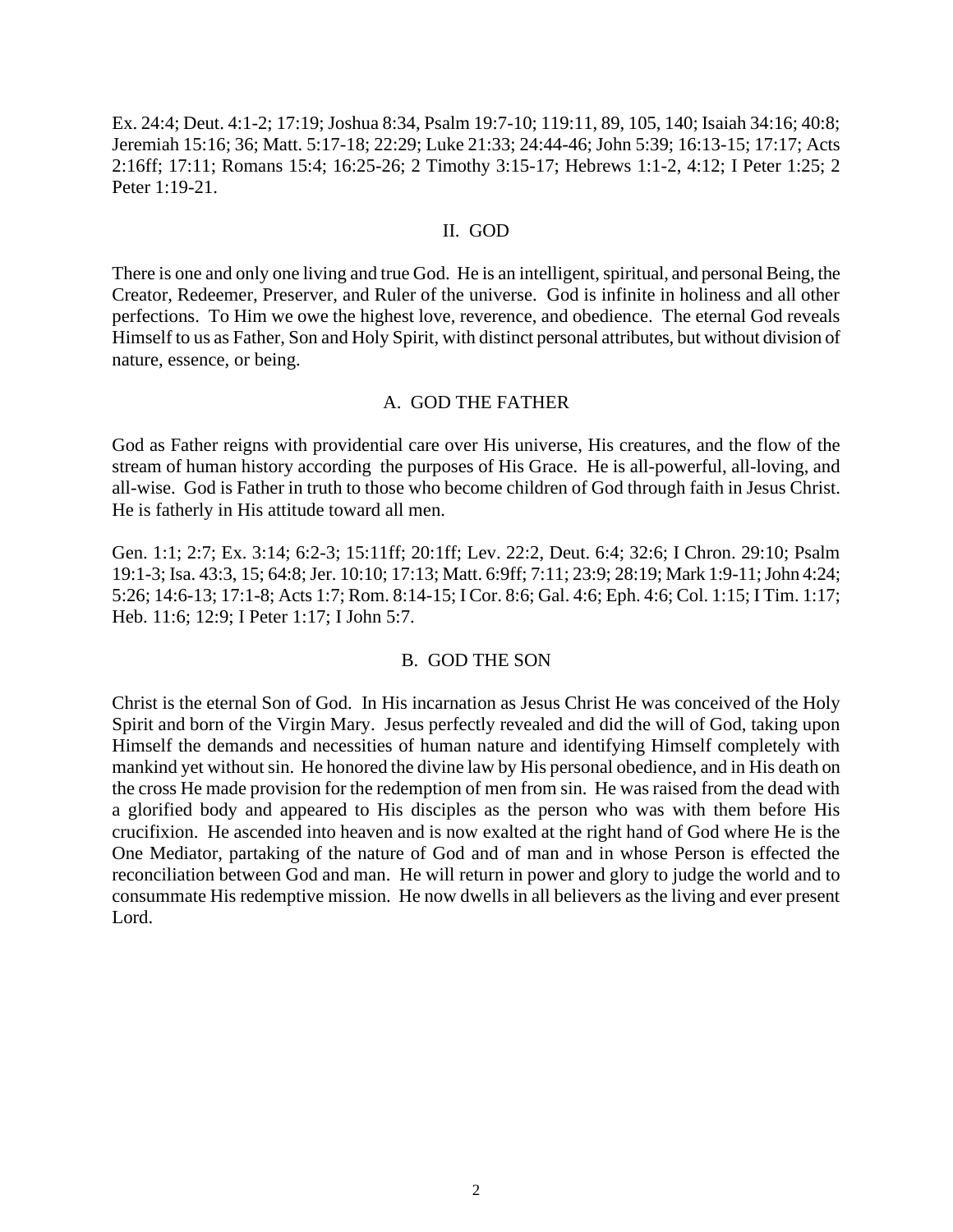Gen. 18:1ff; Psalm 2:7ff; 110:1ff.; Isa. 7:14; 53; Matt. 1:18-23; 3:17; 8:29; 11:27; 14:33; 16:16, 27; 17:5; 27:28:1-6; 19; Mark 1:1; 3:11; Luke 1:35; 4:41; 22:70; 24:46; John 1:1-18; 29; 10:30. 38; 11:25-27; 12:44-50; 14:7-11, 16:15-15, 28: 17:1-5, 21-22; 20:1-20, 28; Acts 1:9; 2:22-24 7:55-56; 9:4-5; 20; Rom. 1:3-4; 3:23-26; 5:6-21; 8:1-3; 34; 10:4; I Cor. 1:30; 2:2; 8:6; 15:1-8; 24-28; 2 Cor. 5:19-21; Gal. 4:4-5; Eph. 1:20; 3:11; 4:7-10; Phil. 2:5-11; Col. 1:13-22; 2:9; I Thes. 4:14-18; I Tim. 2:5-6; 3:16; Titus 2:13-14; Heb. 1:1-3; 4:14-15; 7:14-28; 9:12-15, 24-28; 12:2; 13:8; I Peter 2:21-25; 3:22; I John 1:7-9; 3:2; 4:14-15; 5:9; 2 John 7-9; Rev. 1:13-16; 5:9-14; 12:10-11; 13:8; 19:16.

### C. GOD THE HOLY SPIRIT

The Holy Spirit is the Spirit of God. He inspired holy men of old to write the Scriptures. Through illumination He enables men to understand truth. He exalts Christ. He convicts of sin, of righteousness and of judgment. He calls men to the Savior, and effects regeneration. He cultivates Christian character, comforts believers, and bestows the spiritual gifts by which they serve God through His church. He seals the redemption. His presence in the Christian is the assurance of God to bring the believer into the fullness of the stature of Christ. He enlightens and empowers the believer and the church in worship, evangelism, and service.

Gen. 1:2; Judg. 14:6; Job 26:13; Psalm 51:11; 139:7ff; Isa. 61:1-3; Joel 2:28-32; Matt. 1:18; 3:16; 4:1; 12:28-32; 28:19; Mark 1:10, 12; Luke 1:35; 4:1; 18-19; 11-13; 12:12; 24:49; John 4:24; 14:16- 17; 26; 15:26; 16:7-14; Acts 1:8; 2:1-4; 38; 4:31; 5:3; 6:3; 7:55; 8:17; 39; 10:44; 13:2; 15:28; 16:6; 19:1-6; Rom. 8:9-11; 14-16, 26-27, I Cor. 2:10-14; 3:16; 12:3-11; Gal. 4:6; Eph. 1:13-14; 4:30; 5:18; I Thess. 5:19; I Tim. 3:16; 4:1; 2 Tim. 1:14; 3:16; Heb. 9:8, 14; 2 Peter 1-21; I John 4:13; 5:6-7; Rev. 1:10; 22:17.

### III. MAN

Man was created by the special act of God, in His own image, and is the crowning work of His creation. In the beginning man was innocent of sin and was endowed by his Creator with freedom of choice. By his free choice man sinned against God and brought sin into the human race. Through the temptation of Satan man transgressed the command of God, and fell from his original innocence; whereby his posterity inherit a nature and an environment inclined toward sin, and as soon as they are capable of moral action become transgressors and are under condemnation. Only the grace of God can bring man into His holy fellowship and enable man to fulfill the creative purpose of God. The sacredness of human personality is evident in that God created man in His own image, and in that Christ died for man; therefore every man possesses dignity and is worthy of respect and Christian love.

Gen. 1:26-30; 2:5, 7, 18-22; 3; 9:6; Psalm 1; 8:3-6; 32:1-5; 51:5; Isaiah 6:5; Jer. 17:5; Matt. 16:26; Acts 17:26-31; Rom. 1:19-32; 3:10-18, 23; 5:6, 12, 19; 6:6; 7:14-25; 8:14-18, 29; I Cor. 1:21-31; 15:19; 21-22; Eph. 2:1-22; Col. 1:21-22; 3:9-11.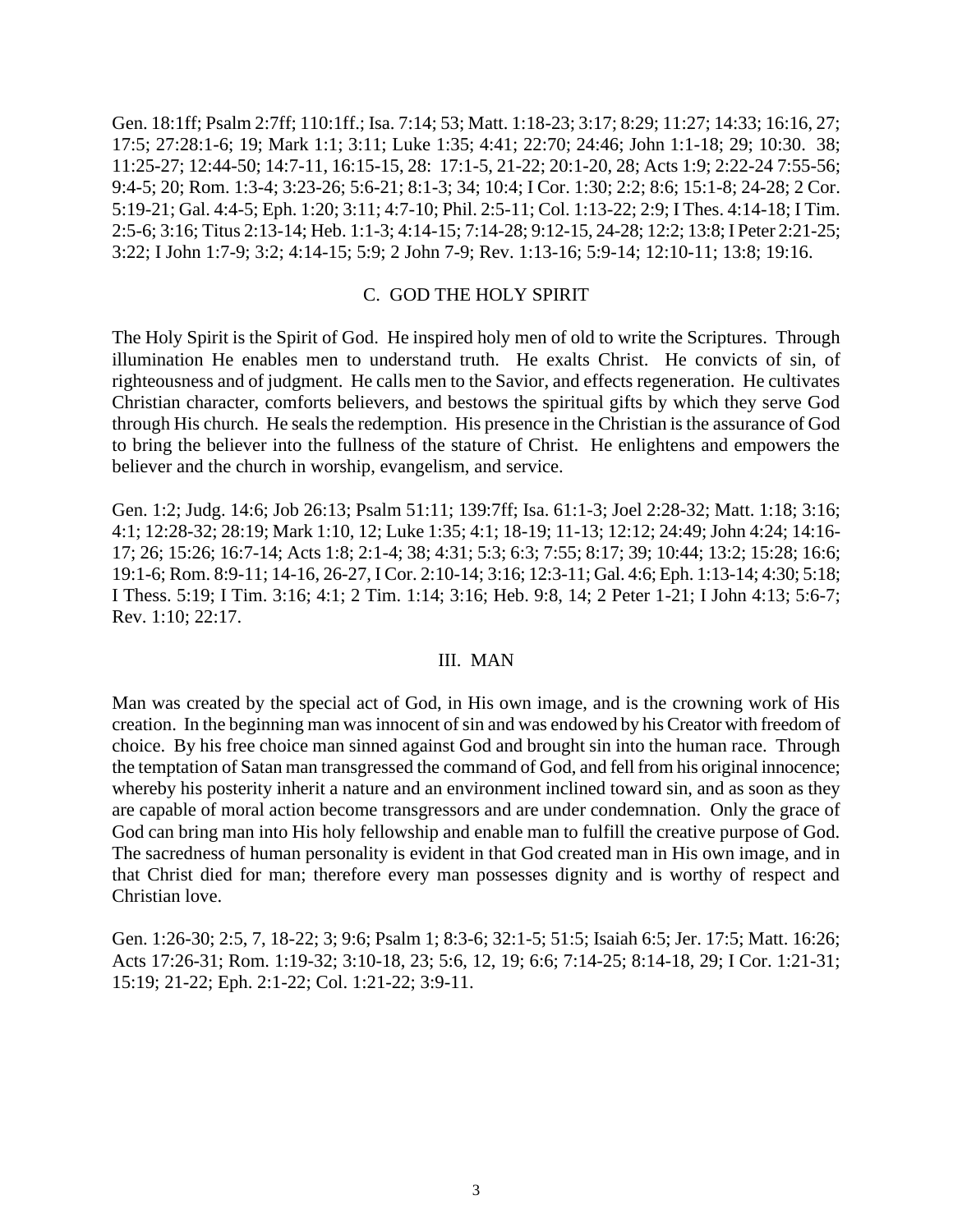# IV. SALVATION

Salvation involves the redemption of the whole man, and is offered freely to all who accept Jesus Christ as Lord and Savior, who by His own blood obtained eternal redemption for the believer. In its broadest sense salvation includes regeneration, sanctification, and glorification.

- A. Regeneration, or the new birth, is a work of God's grace whereby believers become new creatures in Christ Jesus. It is a change of heart wrought by the Holy Spirit through conviction of sin, to which the sinner responds in repentance toward God and faith in the Lord Jesus Christ. Repentance and faith are inseparable experiences of grace. Repentance is a genuine turning from sin toward God. Faith is the acceptance of Jesus Christ and commitment of the entire personality to Him as Lord and Savior. Justification is God's gracious and full acquittal upon principles of His righteousness of all sinners who repent and believe in Christ. Justification brings the believer into a relationship of peace and favor with God.
- B. Sanctification is the experience, beginning in regeneration, by which the believer is set apart to God's purposes, and is enabled to progress toward moral and spiritual perfection through the presence and power of the Holy Spirit dwelling in him. Growth in grace should continue throughout the regenerate person's life.
- C. Glorification is the culmination of salvation and is the final blessed and abiding state of the redeemed.

Gen. 3:15; Ex. 3;14-17; 6:2-8; Matt. 1:21; 4:17; 16:21-26; 27:22 to 28:6; Luke 1:68-69; 2:28-32; John 1:11-14; 29; 3:3-21; 36; 5:24; 10:9, 28-29; 15:1-16; 17:17; Acts 2:21; 4:12; 15:11; 16:30-31; 17:30-31; 20:32; Rom 1:16-18; 2:4; 3:23-25; 4:3ff.; 5:8-10; 6:1-23; 8:1-18; 29-39; 10:9-10, 13; 13:11-14; I Cor. 1:8; 30; 6:19-20; 15:10; 2 Cor. 5:17-20; Gal. 2:20; 3:13; 5:22-25; 6:15; Eph. 1:7; 2:8-22; 4:11-16; Phil. 2:12-13; Col 1:9-22; 3:1ff.; I Thess. 5:23-24; 2 Tim. 1:12; Titus 2:11-14; Heb. 2:1-3; 5:8-9; 9:24-28; 11:1-12:8, 14; James 2:14-26; I Peter 1:2-23; I John 1:6 to 2:11; Rev. 3:20; 21:1 to 22:5.

# V. GOD'S PURPOSE OF GRACE

Election is the gracious purpose of God, according to which He regenerates, sanctifies, and glorifies sinners. It is consistent with the free agency of man, and comprehends all the means in connection with the end. It is a glorious display of God's sovereign goodness, and is infinitely wise, holy, and unchangeable. It excludes boasting and promotes humility.

All true believers endure to the end. Those whom God has accepted in Christ, and sanctified by His Spirit, will never fall away from the state of grace, but shall persevere to the end. Believers may fall into sin through neglect and temptation, whereby they grieve the spirit, impair their graces and comforts, bring reproach on the cause of Christ, and temporal judgment on themselves, yet they shall be kept by the power of God through faith unto salvation.

Gen. 12:1-3; Ex. 19:5-8; I Sam. 8:4-7, 19-22; Isa. 5:1-7; Jer. 31:31ff.; Matt. 16:18-19; 21:28-45;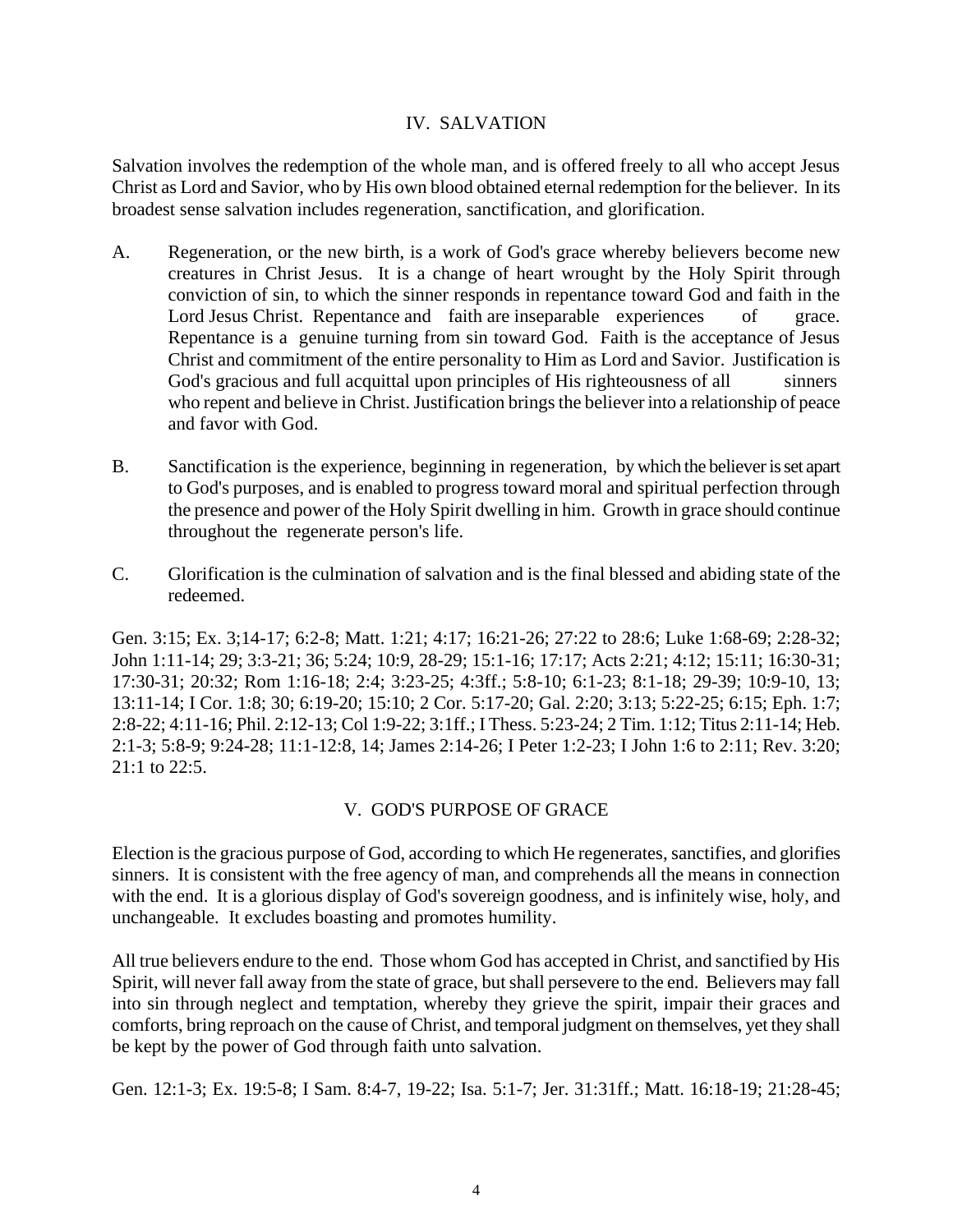24:22, 31; 25:34; Luke 1:68-79; 2:29-32; 19:41-44; 24:44-48; John 1:12-14; 3:16; 5:24; 6:44-45; 65; 10:27-29; 15:16; 17:6, 12, 17-18; Acts 20:32; Rom 5:9-10; 8:28-39; 10:12-15; 11:5-7, 26-36; I Cor. 1:1-2; 15:24-28; Eph. 1:4-23; 2:1-10; 3:1-11; Col. 1:12-14; 2 Thess. 2:13-14; 2 Tim. 1:12; 2:10, 19; Heb. 11:39-12:2; I Peter 1:2-5, 13; 2:4-10; I John 1:7-9; 2:19; 3:2.

# VI. THE CHURCH

A new Testament church of the Lord Jesus Christ is a local body of baptized believers who are associated by covenant in the faith and fellowship of the gospel, observing the two ordinances of Christ, committed to His teachings, exercising the gifts, rights, and privileges invested in them by His Word, and seeking to extend the gospel to the ends of the earth.

This church is an autonomous body operating through democratic processes under the Lordship of Jesus Christ. In such a congregation members are equally responsible. Its Scriptural officers are pastors and deacons.

The New Testament speaks also of the church as the body of Christ which includes all of the redeemed of all the ages.

Matt. 16:15-19; 18:15-20; Acts 2:41-42; 47; 5:11-14; 6:3-6; 13:1-3; 14:23, 27; 15:1-30; 16:5; 20:28; Rom. 1:7; I Cor. 1:2; 3:16; 5:4-5; 7:17; 9:13-14; 12; Eph. 1:22-23; 2:19-22; 3:8-11; 21; 5:22-32; Phil. 1:1; Col. 1:18; I Tim. 3:1-15; 4:14; I Peter 5:1-4; Rev. 2-3; 21:2-3.

# VII. BAPTISM AND THE LORD'S SUPPER

Christian baptism is the immersion of a believer in water in the name of the Father, the Son, and the Holy Spirit. It is an act of obedience symbolizing the believer's faith in a crucified, buried, and risen Savior, the believer's death to sin, the burial of the old life, and the resurrection to walk in newness of life in Christ Jesus. It is a testimony to his faith in the final resurrection of the dead. Being a church ordinance, it is prerequisite to the privileges of church membership and to the Lord's Supper.

The Lord's Supper is a symbolic act of obedience whereby members of the church, through partaking of the bread and the fruit of the vine, memorialize the death of the Redeemer and anticipate His second coming.

Matt. 3:13-17; 26:26-30; 28:19-20; Mark 1:9-11; 14:22-26; Luke 3:21-22; 22:19-20; John 3:23; Acts 2:41-42; 8:35-39; 16:30-33; Acts 20:7; Rom. 6:3-5; I Cor. 10:16, 21; 11:23-29; Col. 2:12.

# VIII. THE LORD'S DAY

The first day of the week is the Lord's Day. It is a Christian institution for regular observance. It commemorates the resurrection of Christ from the dead and should be employed in exercises of worship and spiritual devotion, both public and private, and by refraining from worldly amusements, and resting from secular employments, work of necessity and mercy only be excepted.

Ex. 20:8-11; Matt. 12:1-12; 28:1ff.; Mark 2:27-28; 16:1-7; Luke 24:1-3, 33-36; John 4:21-24; 20:1,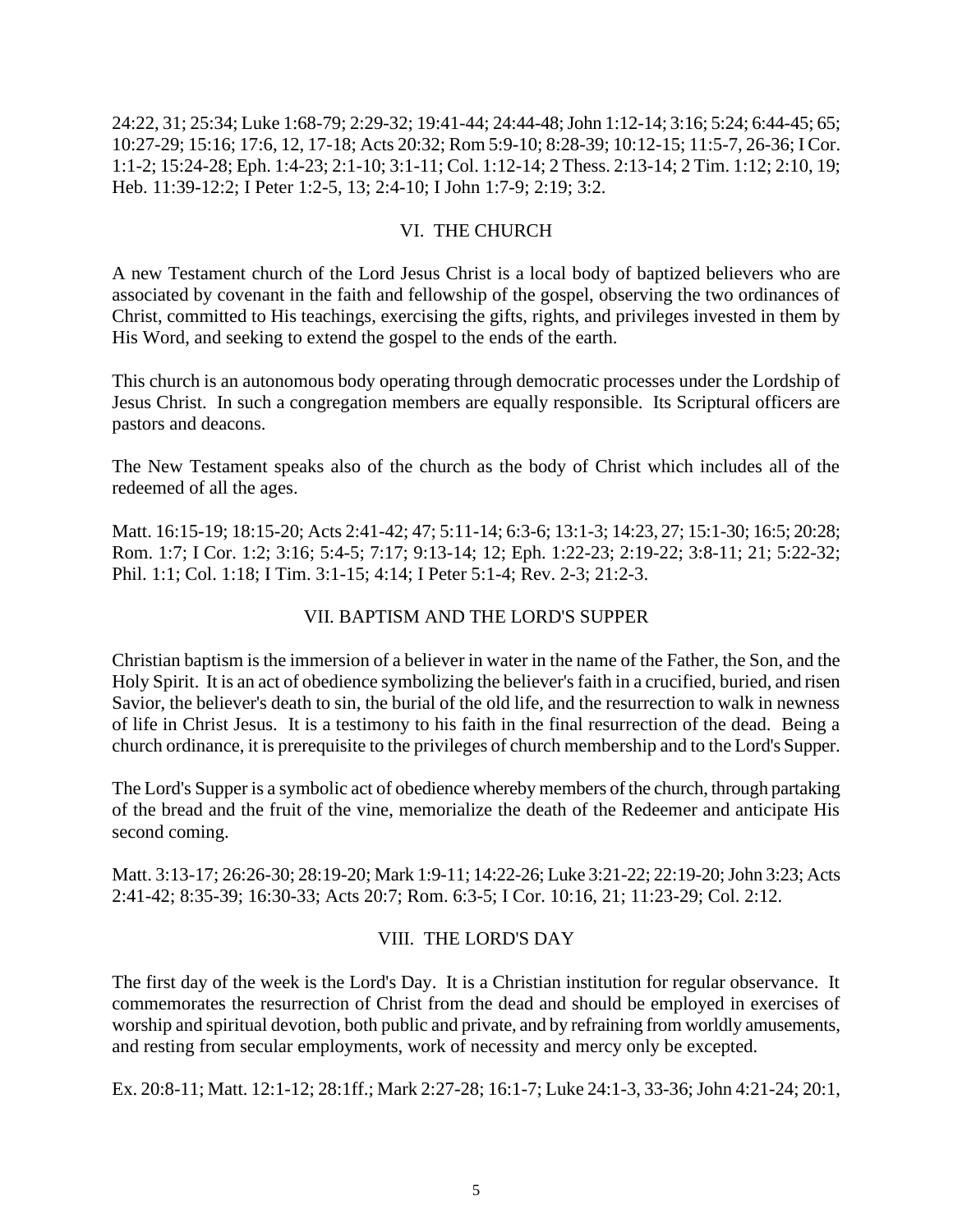# 19-28; Acts 20:7; I Cor. 16:1-2; Col. 2:16; 3:16; Rev. 1:10.

# IX. THE KINGDOM

The Kingdom of God includes both His general sovereignty over the universe and His particular kingship over men who willfully acknowledge Him as King. Particularly the Kingdom is the realm of salvation into which men enter by trustful, childlike commitment to Jesus Christ. Christians ought to pray and to labor that the Kingdom may come and God's will be done on earth. The full consummation of the Kingdom awaits the return of Jesus Christ and the end of this age.

Gen. 1:1; Isa. 9:6-7; Jer. 23:5-6; Matt. 3:2; 4:8-10; 23; 12:25-28; 13:1-52; 25:31-46; 26:29; Mark 1:14-15; 9:1; Luke 4:43; 8:1; 9:2; 12:31-32; 17:20-21; 23:42; John 3:3; 18:36; Acts 1:6-7; 17:22-31; Rom. 5:17; 8:19; I Cor. 15:24-28; Col. 1:13; Heb. 11:10, 16; 12:28; I Peter 2:4-10; 4:13; Rev. 1:6, 9; 5:10; 11:15; 21-22.

# X. LAST THINGS

God, in His own time and in His own way, will bring the world to its appropriate end. According to His promise, Jesus Christ will return personally and visibly in glory to the earth; the dead will be raised; and Christ will judge all men in righteousness. The unrighteous will be consigned to Hell, the place of everlasting punishment. The righteous in their resurrected and glorified bodies will receive their reward and will dwell forever in Heaven with the Lord.

Isaiah 2:4; 11:9; Matt. 16:27; 18:8-9; 19:28; 24:27, 30, 36, 44; 25:31-46; 26:64; Mark 8:38; 9:43-48; Luke 12:40, 48; 16:19-26; 17:22-37; 21:27-28; John 14:1-3; Acts 1:11; 17:31; Rom. 14:10; I Cor. 4:5; 15:24-28, 35-58; 2 Cor. 5:10; Phil. 3:20-21; Col. 1:5; 3:4; I Thess. 4:14-18; 5:1ff.; 2 Thess. 1:7ff.; 2; I Tim. 6:14; 2 Tim. 4:1, 8; Titus 2:13; Heb. 9:27-28; James 5:8; 2 Peter 3:7ff.; I John 2:28; 3:2; Jude 14; Rev. 1:18; 3:11; 20:1 to 22:13.

### XI. EVANGELISM AND MISSIONS

It is the duty and privilege of every follower of Christ and of every church of the Lord Jesus Christ to endeavor to make disciples of all nations. The new birth of man's spirit by God's Holy Spirit means the birth of love for others. Missionary effort on the part of all rests thus upon a spiritual necessity of the regenerate life, and is expressly and repeatedly commanded in the teachings of Christ. It is the duty of every child of God to seek constantly to win the lost to Christ by personal effort and by all other methods in harmony with the gospel of Christ.

Gen. 12:1-3; Ex. 19:5-6; Isa. 6:1-8; Matt. 9:37-38; 10:5-15; 13:8-30, 37-43; 16:19; 22:9-10; 24:14; 28:18-20; Luke 10:1-18; 24:46-53; John 14:11-12; 15:7-8, 16; 17:15; 20:31; Acts 1:8; 2; 8:26-40; 10; 42-48; 12:2-3; Rom. 10:13-15; Eph. 3:1-11; I Thess. 1:8; 2 Tim. 4:5; Heb. 2:1-3; 11:39 to 12:2; I Peter 2:4-10; Rev. 22:17.

### XII. EDUCATION

The cause of education in the Kingdom of Christ is co-ordinate with the causes of missions and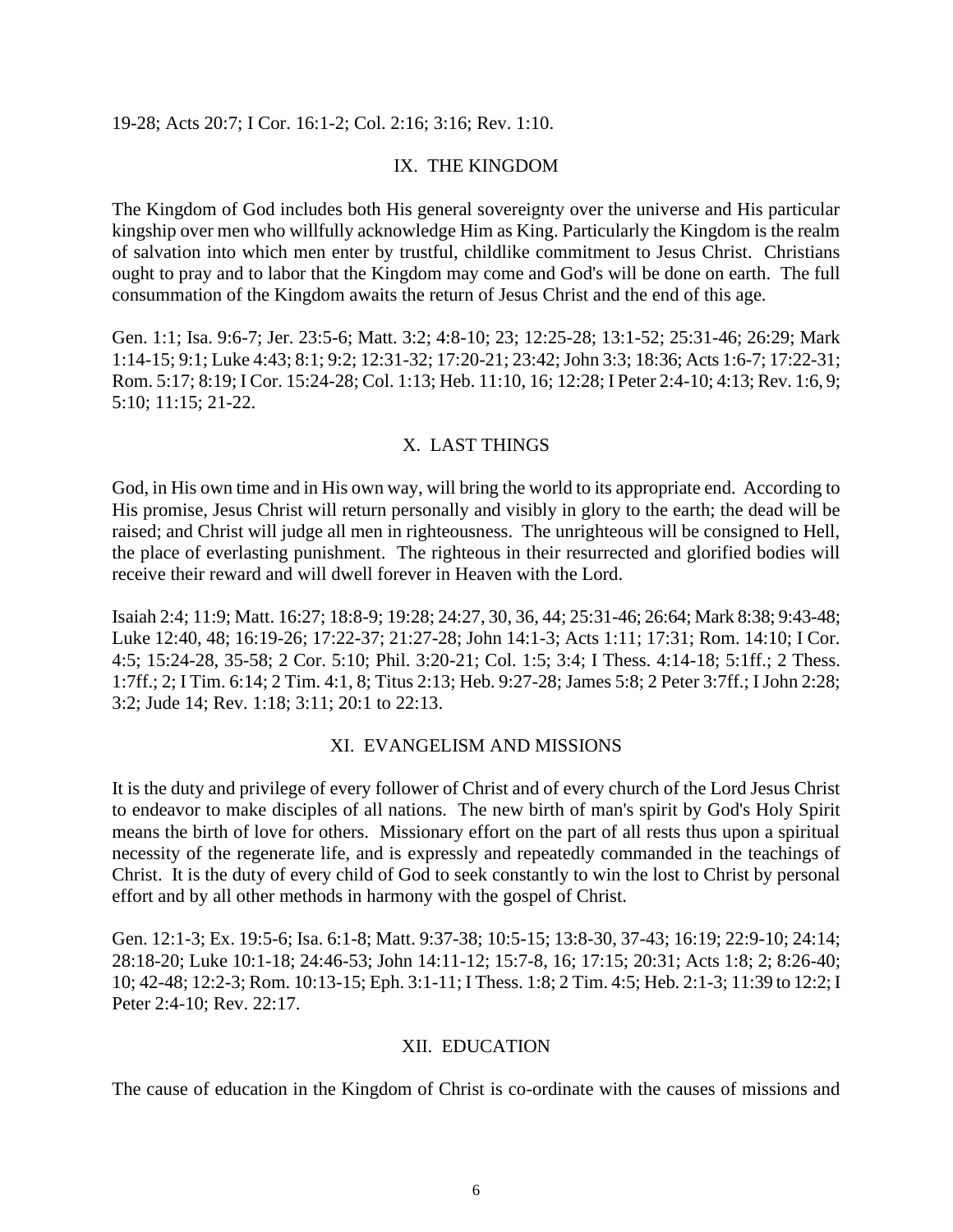general benevolence, and should receive along with these the liberal support of the churches. An adequate system of Christian schools is necessary to a complete spiritual program for Christ's people.

In Christian education there should be a proper balance between academic freedom and academic responsibility. Freedom in an orderly relationship of human life is always limited and never absolute. The freedom of a teacher in a Christian school, college, or seminary is limited by the preeminence of Jesus Christ, by the authoritative nature of the Scriptures, and by the distinct purpose for which the school exists.

Deut. 4:15, 9, 14; 6:1-10; 31:12-13; Neh. 8:1-8, Job 28:28; Psalm 19:7ff.; 119:11; Prov. 3:13ff.; 4:1- 10; 8:1-7; 11; 15:14; Eccl. 7:19; Matt. 5:2; 7:24ff.; 28:19-20; Luke 2:40; I Cor. 1:18-31; Eph. 4:11- 16; Phil. 4:8; Col. 2:3, 8-9; I Tim. 1:3-7; 2 Tim. 2:15; 3:14-17; Heb. 5:12 to 6:3; James 1:5; 3:17.

# XIII. STEWARDSHIP

God is the source of all blessings, temporal and spiritual; all that we have and are we owe to Him. Christians have a spiritual debtorship to the whole world, a holy trusteeship in the gospel; and a binding stewardship in their possessions. They are therefore under obligation to serve Him with their time, talents, and material possessions; and should recognize all these as entrusted to them to use for the glory of God and for helping others.

According to the Scriptures, Christians should contribute of their means cheerfully, regularly, systematically, proportionately, and liberally for the advancement of the Redeemer's cause on earth.

Gen. 14:20; Lev. 27:30-32; Deut. 8:18; Mal. 3:8-12; Matt. 6:1-4, 19-21; 19:21; 23:23; 25:14-29; Luke 12:16-21, 42; 16:1-13; Acts 2:44-47; 5:1-11; 17:24-25; 20:35; Romans 6:6-22; 12:1-2; I Cor. 4:1-2; 6:19-20; 12; 16:1-4; 2 Cor. 8-9; 12:15; Phil. 4:10-19; I Peter 1:18-19.

### XIV. COOPERATION

Christ's people should, as occasion requires, organize such associations and conventions as may best secure cooperation for the great objects of the Kingdom of God. Such organizations have no authority over one another or over the churches. They are voluntary and advisory bodies designed to elicit, combine, and direct the energies of our people in the most effective manner. Members of New Testament churches should cooperate with one another in carrying forward the missionary, educational, and benevolent ministries for the extension of Christ's Kingdom. Christian unity in the New Testament sense is spiritual harmony and voluntary cooperation for common ends by various groups of Christ's people. Cooperation is desirable between the various Christian denominations, when the end to be obtained is itself justified, and when such cooperation involves no violation of conscience or compromise of loyalty to Christ and His Word as revealed in the New Testament.

Ex. 17:12; 18:17ff.; Judg. 7:21; Ezra 1:3-4; 2:68-69; 5:14-15; Neh. 4; 8:1-5; Matt. 10:5-15; 10:1-16; 22:1-10; 28:19-20; Mark 2:3; Luke 10: 1ff.; Acts 1:13-14; 2;1ff.; 4:31-37; 13:2-3; 15:1-35; I Cor. 1:10-17; 3:5-15; 12; 2 Cor. 8-9; Gal. 1:6-10; Eph. 4:1-16; Phil. 1:15-18.

# XV. THE CHRISTIAN AND THE SOCIAL ORDER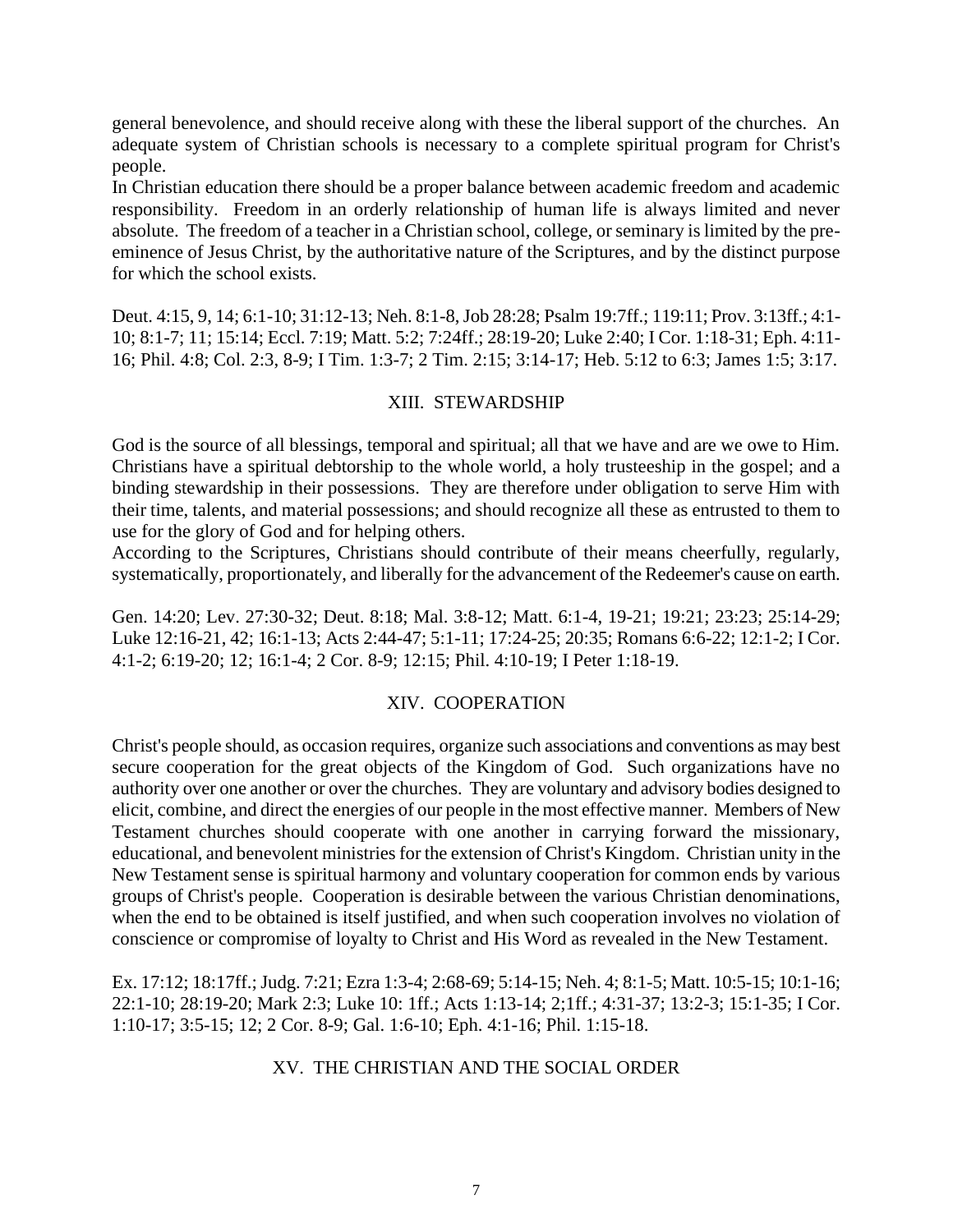Every Christian is under obligation to seek to make the will of Christ supreme in his own life and in human society. Means and methods used for the improvement of society and the establishment of righteousness among men can be truly and permanently helpful only when they are rooted in the regeneration of the individual by the saving grace of God in Christ Jesus. The Christian should oppose in the spirit of Christ every form of greed, selfishness, and vice. He should work to provide for the orphaned, the needy, the aged, the helpless, and the sick. Every Christian should seek to bring industry, government, and society under the sway of principles of righteousness, truth and brotherly love. In order to promote these ends Christians should be ready to work with all men of good will in any good cause, always being careful to act in the spirit of love without compromising their loyalty to Christ and His truth.

Ex. 20:3-27; Lev. 6:2-5; Deut. 10:12; 27:17; Psalm 101:5; Mic. 6:8; Zech. 8:16; Matt. 5:13-16, 43- 48; 22:36-40; 25:35; Mark 1:19-34; 2:3ff.; 10:21; Luke 4:18-21; 10:27-37; 20:25; John 15:12; 17:15; Rom. 12-14; I Cor. 5:9-10; 6:1-7; 7:20-24; 10:23 to 11:1; Ga. 3:26-28; Eph. 6:5-9; Col. 3:12-17; I Thess. 3:12; Philemon; James 1:27; 2:8.

# XVI. PEACE AND WAR

It is the duty of Christians to seek peace with all men on principles of righteousness. In accordance with the spirit and teachings of Christ they should do all in their power to put an end to war.

The true remedy for the war spirit is the gospel of our Lord. The supreme need of the world is the acceptance of His teachings in all the affairs of men and nations, and the practical application of His law of love.

Isa. 2:4; Matt. 5:9, 38-48; 6:33; 26:52; Luke 22:36, 38; Rom. 12:18-19; 13:1-7; 14:19; Heb. 12:14; James 4:1-2.

# XVII. RELIGIOUS LIBERTY

God alone is Lord of the conscience, and He has left it free from the doctrines and commandments of men which are contrary to His Word or not contained in it. Church and state should be separate. The state owes to every church protection and full freedom in the pursuit of its spiritual ends. In providing for such freedom no ecclesiastical group or denomination should be favored by the state more than others. Civil government being ordained of God, it is the duty of Christians to render loyal obedience thereto in all things not contrary to the revealed will of God. The church should not resort to the civil power to carry on its work. The gospel of Christ contemplates spiritual means alone for the pursuit of its ends. The state has no right to impose penalties for religious opinions of any kind. The state has no right to impose taxes for the support of any form of religion. A free church in a free state is the Christian ideal, and this implies the right of free and unhindered access to God on the part of all men, and the right to form and propagate opinions in the sphere of religion without interference by the civil power.

Gen. 1:27; 2:7; Matt. 6:6-7, 24; 16:26; 22:21; John 8:36; Acts 4:19-20; Rom. 6:1-2; 13:1-7; Gal. 5:1, 13; Phil. 3:20; I Tim. 2:1-2; James 4:12; I Peter 2:12-17; 3:11-17; 4:12-19.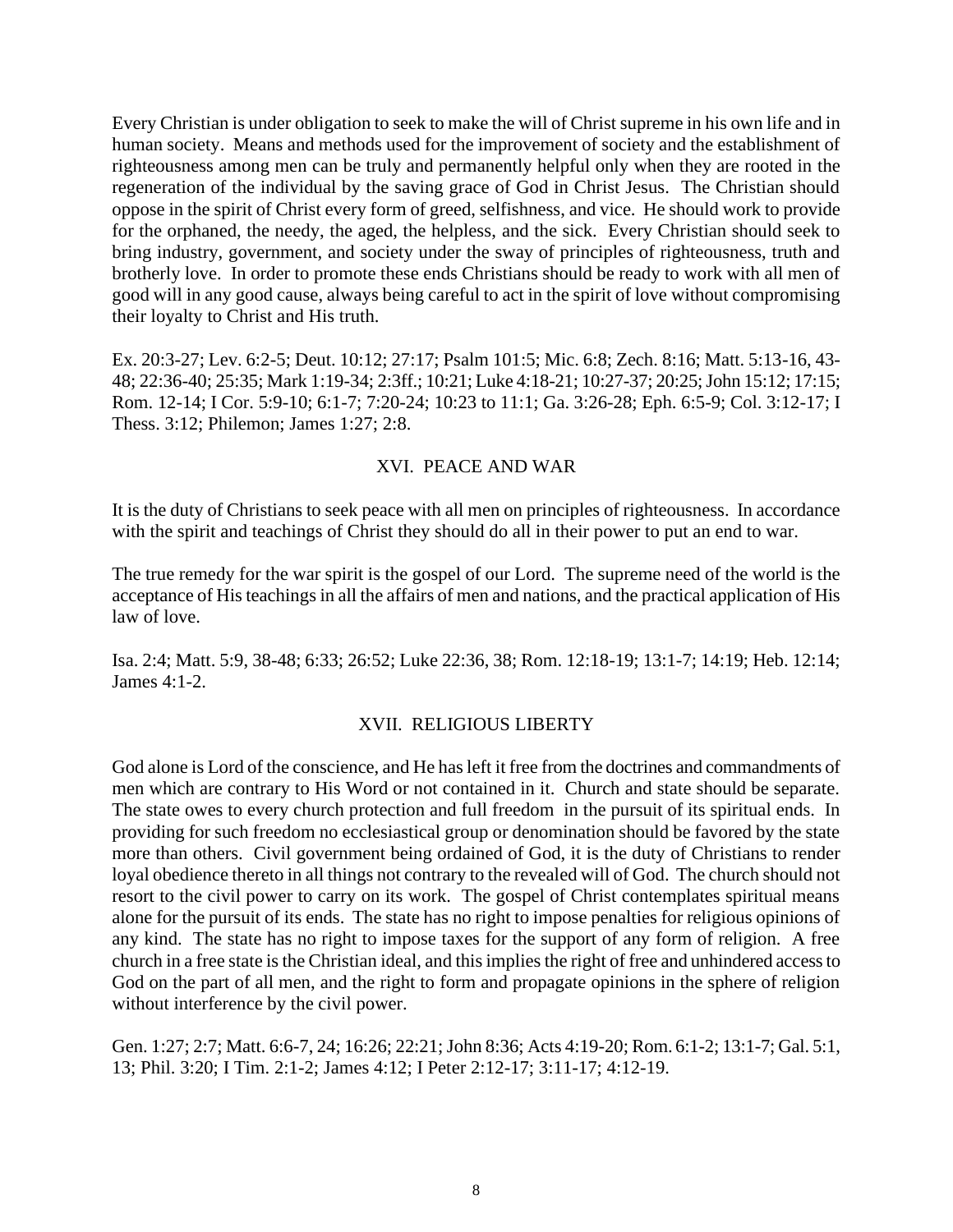# Article IV - Church Covenant

Having been led, as we believe by the Spirit of God, to receive the Lord Jesus Christ as our Savior and, on the profession of our faith, having been baptized in the name of the Father, and the Son, and of the Holy Spirit, we do now in the presence of God, and this assembly, most solemnly and joyfully enter into covenant with one another as one body in Christ.

We engage, therefore, by the aid of the Holy Spirit to walk together in Christian love; to strive for the advancement of this church, in knowledge, holiness, and comfort; to promote its prosperity and spirituality; to sustain its worship, ordinances, discipline, and doctrines; to contribute cheerfully and regularly to the support of the ministry, the expenses of the church, the relief of the poor, and the spread of the gospel through all nations.

We also engage to maintain family and secret devotions; to religiously educate our children; to seek the salvation of our kindred and acquaintances; to walk circumspectly in the world; to be just in our dealings; faithful in our engagements, and exemplary in our deportment; to avoid anger, to abstain from the sale of, and use of, intoxicating drinks as a beverage, to be zealous in our efforts to advance the kingdom of our Savior.

We further engage to watch over one another in brotherly love; to remember one another in prayer; to aid one another in sickness and distress; to cultivate Christian sympathy in feeling and Christian courtesy in speech; to be slow to take offense, but always ready for reconciliation and mindful of the rules of our Savior to secure it without delay.

We moreover engage that when we remove from this place we will, as soon as possible, unite with some other church where we can carry out the spirit of this covenant and the principles of God's Word.

# Article V - Character

Section 1. Polity: The government of this church is vested solely in the body of the members who compose it, subject to the Lordship of Christ. It shall be subject to the control of no other ecclesiastical body.

Section 2. Cooperation: So far as may be consistent with principles and teachings of God's Word as set forth by the Articles of Faith (Article III), this church does and shall continue to cooperate with and have representation in the denominational causes sponsored by the Southern Baptist Convention, the Georgia Baptist Convention, and the local Baptist Association now represented by the Southeast Baptist Association.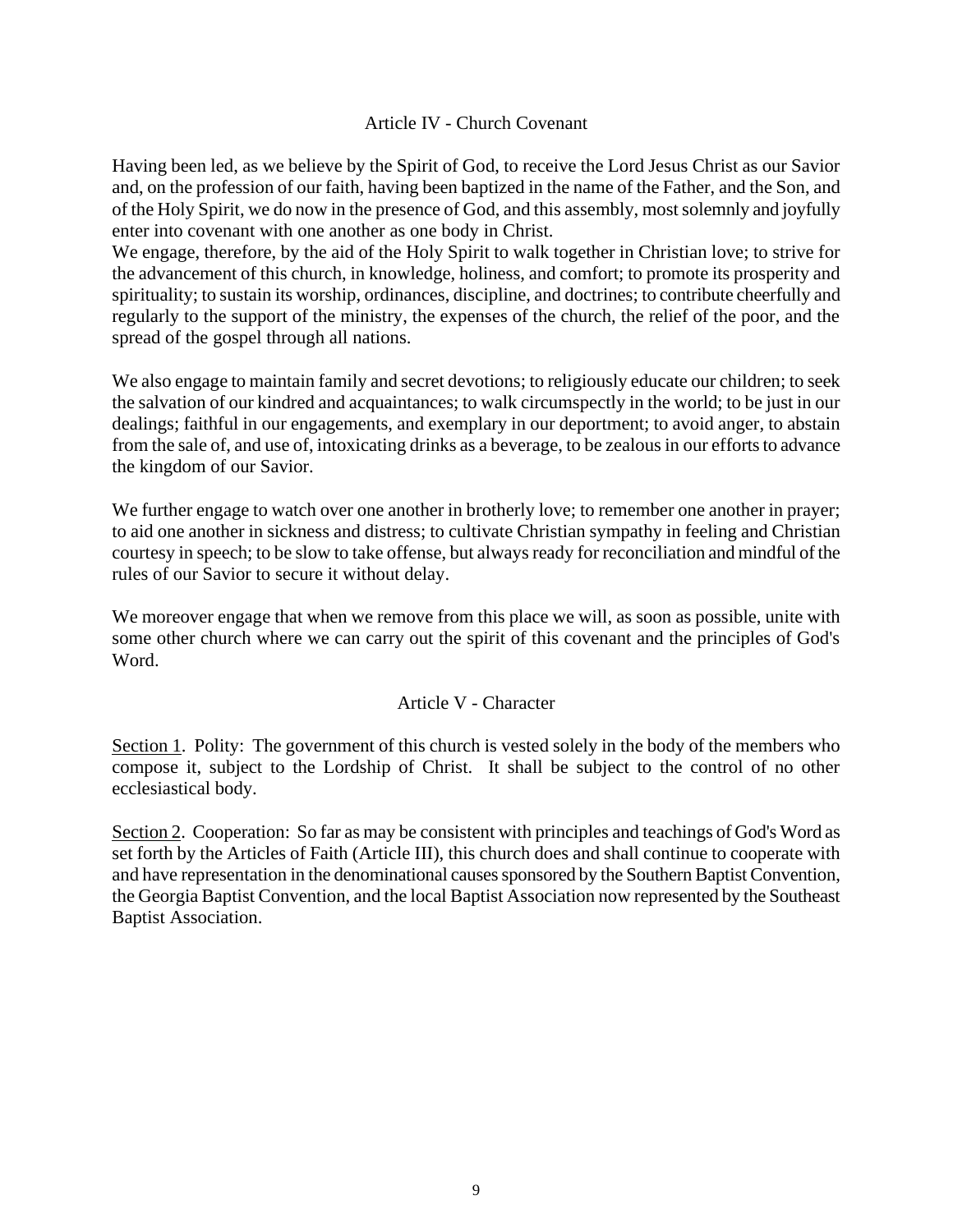# Article VI - Amendment

This constitution may be amended in a regular business meeting of the church in which 25% of the resident church membership is present and 75% of those present vote for the amendment. All such changes shall have been offered in writing and read at a previous regular business meeting and not less than thirty (30) days shall have intervened before final consideration. During this period of thirty (30) days, the proposed amendment shall be read in each of the Sunday morning worship services of this church.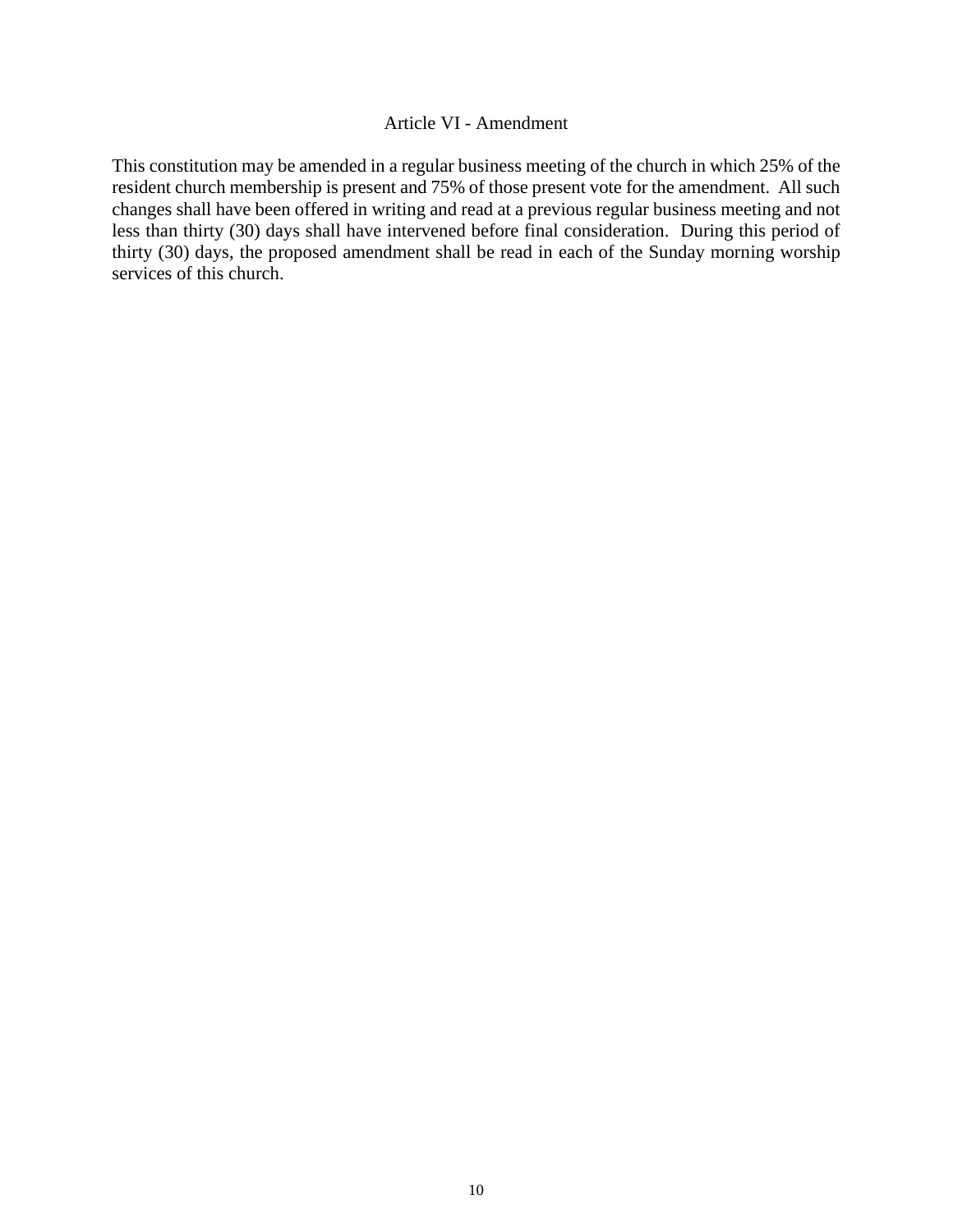# BY-LAWS

### Article I - Membership

# SECTION I QUALIFICATIONS

The membership of this church shall consist of persons who have made a public profession of their faith in Christ as Savior and Lord; who give satisfying evidence that they have been converted; who desire to be numbered among His disciples; who are in sympathy with and subscribe to the faith and practices of this church; who have experienced baptism by immersion in this church or in a church of like faith and order; who shall have been received into its fellowship by a majority vote of the congregation at any of its public services;

# SECTION II ADMISSION OF MEMBERS

Members may be received into this church by a majority vote of the congregation at any of its public services in the following ways:

(1) By Baptism

Any person professing faith in the Lord Jesus Christ as his Savior and publicly declaring his purpose to follow Him as His disciple, may be received into full fellowship of this church, as a candidate for baptism, by the Membership Committee and the Pastor.

- (2) By Letter A person may be received into the full fellowship of this church upon receipt of a letter of recommendation from a church of like faith and order.
- (3) By Statement of Experience

A person may be received into full fellowship of this church upon his statement that he has accepted Christ as his personal Savior and that he has experienced baptism by immersion as an act of obedience symbolizing his death to sin and burial of the old life, and the resurrection to walk in newness of life, and upon giving satisfactory evidence that he agrees with and will subscribe to the faith and practice of this church.

### SECTION III DUTIES OF CHURCH MEMBERS

Members are expected, first of all, to be faithful in all the duties essential to the Christian life; also to attend faithfully the services of this church, to give regularly for its support and its causes, and to share in its organized work.

### SECTION IV RIGHTS OF CHURCH MEMBERS

Such members as are in full and regular standing with this church, and such only may act and vote in the transactions of this church.

# SECTION V TERMINATION OF MEMBERSHIP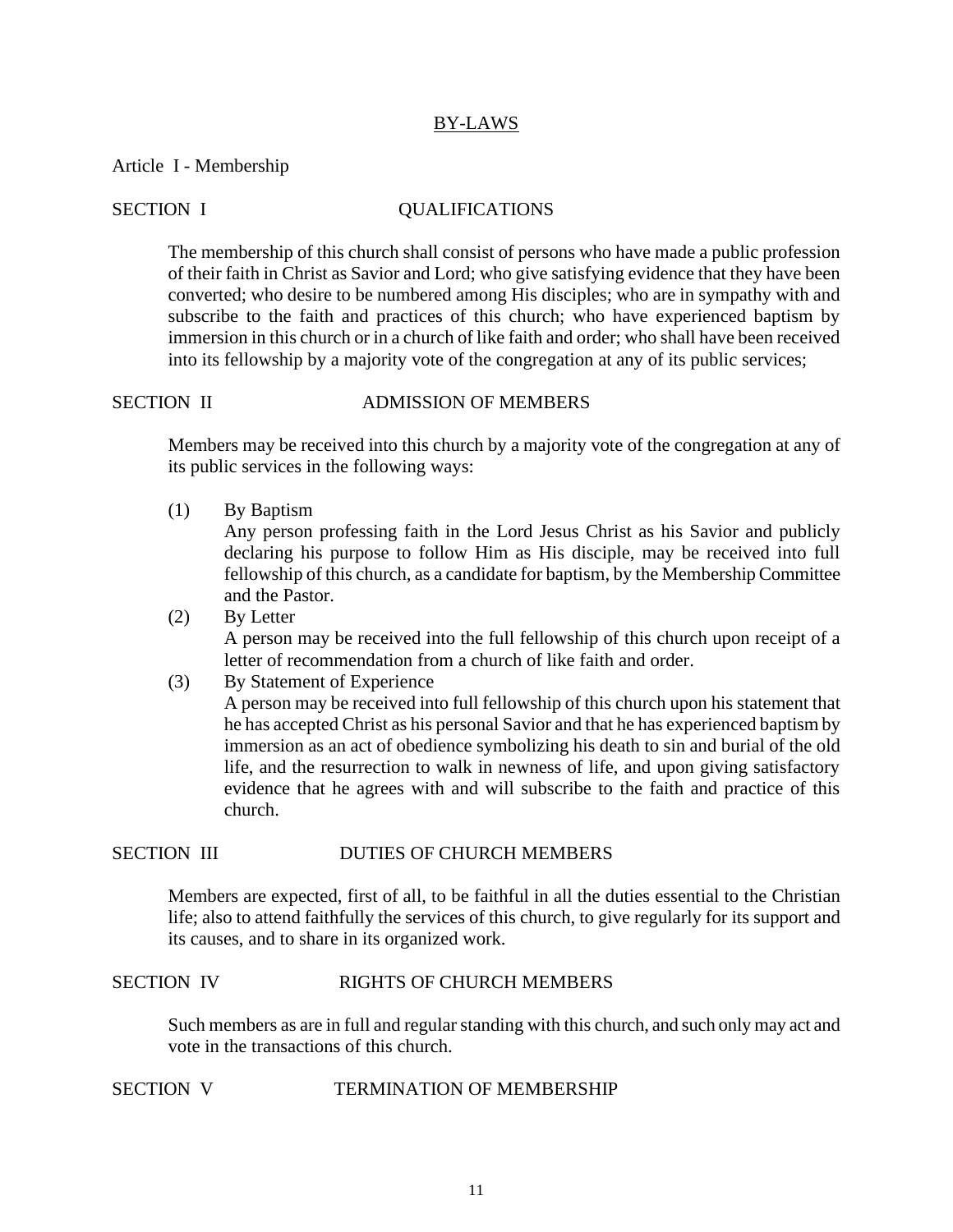Termination of membership in this church may be effected in the following ways:

- (1) By Death
- (2) By Transfer of Letter

A person's membership in this church may be terminated by a majority vote of the congregation at any of its public services upon receipt of a request for that person's letter of membership to be transferred to a church of like faith and order. In the event that a letter is requested in some other manner or for some other reason, this church and its pastor should endeavor with all Christian love to secure the members continuance in this or a like fellowship.

(3) By Erasure

A person's membership in this church is automatically terminated when unites with a church of a different faith and order. Such a person's name shall be removed from the church membership roll by erasure upon verification that he has united with a church of a different faith and order, and by the majority vote of the congregation at any of its public services. Letters of church membership shall not be granted to churches of a different faith and order.

(4) By Disciplinary Action or Exclusion

A person's membership in this church may be terminated by a majority vote of the congregation at a specified public service after it has been established that such a person has become an offense to this church and the cause of Christ by reason of immoral or unchristian conduct, or by persistent breach of the church covenant. Such action shall not be taken until the method of restoration described in Matthew 18:15-17 has been carefully and prayerfully used to win the erring brother, but without success. No membership will be terminated by disciplinary action or exclusion at the same public service during which the initial recommendation is made.

# SECTION VI LICENSURE TO MINISTER THE GOSPEL

When properly requested by a "called out" member of the church, the church may from time to time grant a licensure to minister the gospel of Christ.

### LICENSURE

Licensure for the ministry is a right and responsibility of the church. When one is "called out" by God from the church to service in the ministry, it is a time of honor and joy, but grave responsibility for the local church. Licensure is requested by one who believes he is "called out" for service in a ministerial capacity.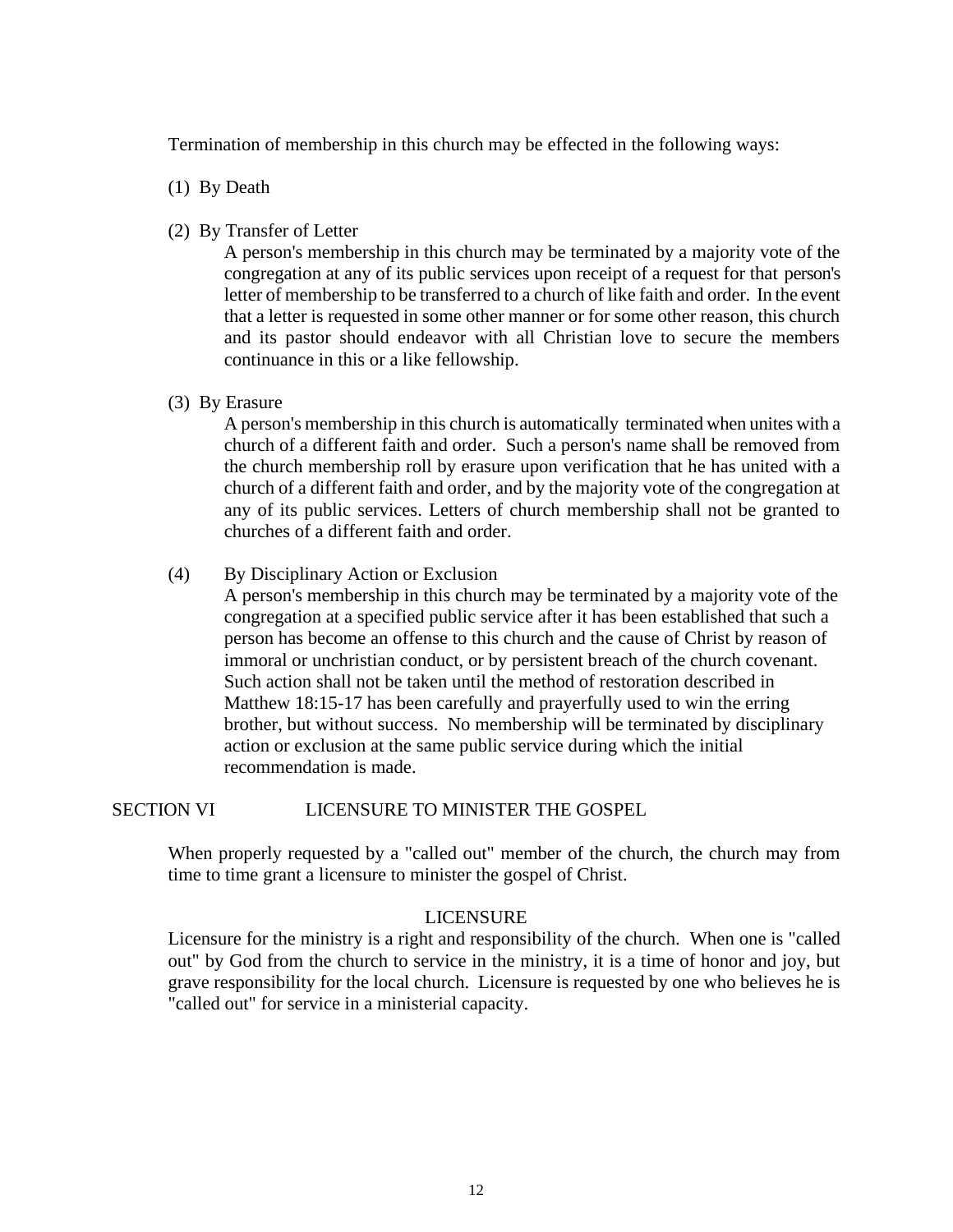The purpose of the ministerial license is to express church support for the one who serves in a ministerial capacity.

Licensure means "we believe in this individual; we commend him to other churches; we wish him Godspeed as he exercises his gifts."

# THE PROCEDURE

A formal request with detailed statement of intention is made in writing to the Pastor and Church Council. Following careful consideration, a recommendation is made to the Deacon Body by the Pastor and the Council. If a favorable reaction to license is given by the Deacon Body, a recommendation will be made to the church to grant the license. The same procedure would be used to revoke a license.

Article II - Church Officers

The officers of this church shall be as follows:

# PASTOR

# SECTION I QUALIFICATIONS

The Pastor of this church shall possess the Scriptural qualifications found in I Timothy 3:1-7 and Titus 1:7-9.

### SECTION II DUTIES

- (1) To lead this church to effectively propagate the faith of our Lord and Savior Jesus Christ at home and abroad.
- (2) To give special attention to the spiritual needs of the members of this church, and provide spiritual guidance for them and for the community.
- (3) To preach statedly at the services of this church or be responsible for securing persons to fill the pulpit of this church on appropriate occasions..
- (4) To administer the ordinances of the New Testament, perform marriages and conduct funerals.
- (5) To serve as an ex-officio member of all organizations and committees of this church.
- (6) To act as chief administrator and chairman of the church staff. He shall be responsible for the coordination and planning of the staff to insure that a balanced and effective church program is set forth.
- (7) To act as moderator of the church except when otherwise directed.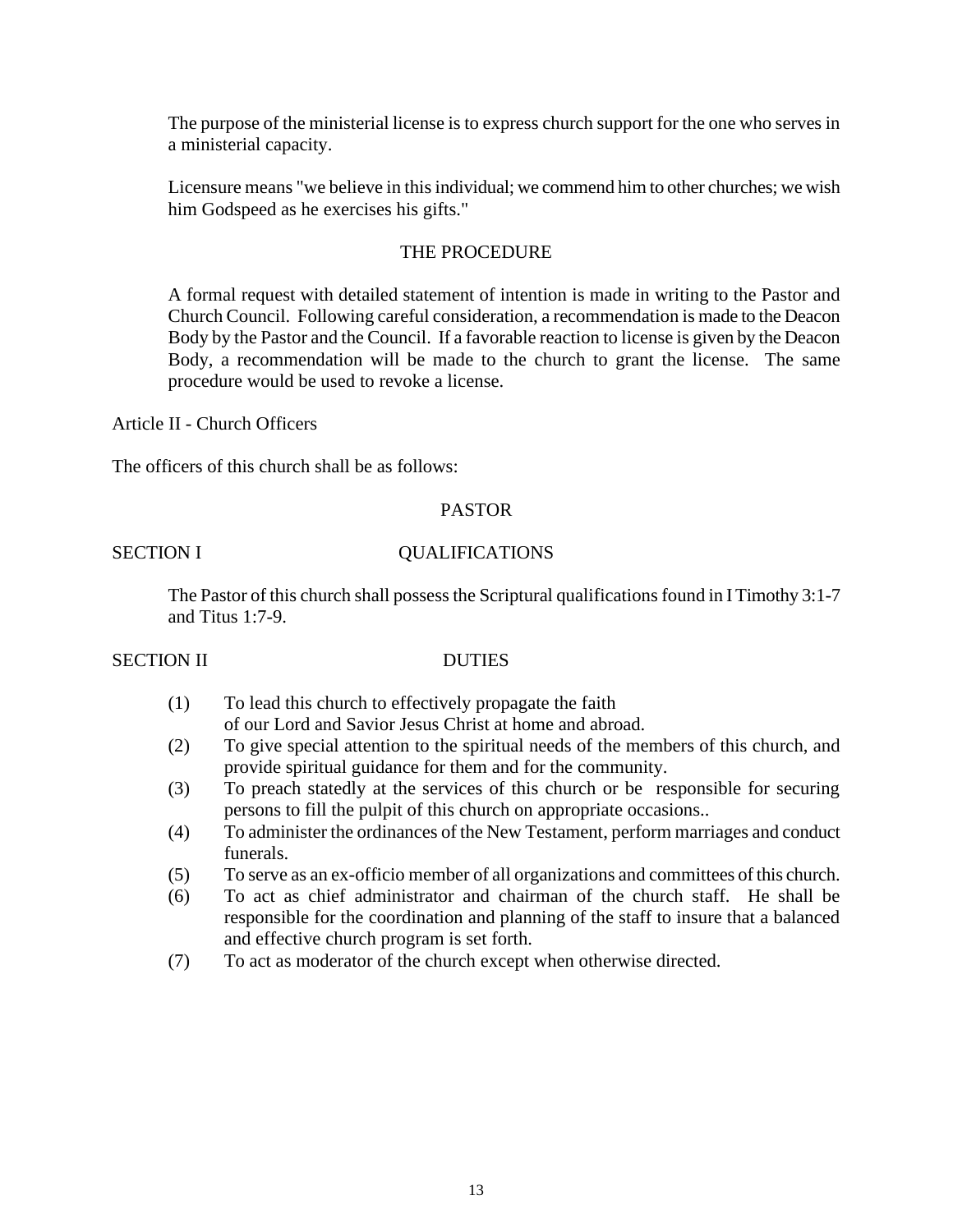# SECTION III METHOD OF ELECTION

The pastor of this church shall be called by a vote of the church upon the recommendation of a duly elected pulpit committee. The pastor, thus called, shall serve until the relationship is terminated by mutual consent. In the event the church becomes pastorless, the procedure for calling a pastor shall be as follows:

- (1) Upon resignation of the Pastor, the chairman of the deacons or vice-moderator shall preside at worship services, introduce guest speakers and guide the entire church program.
- (2) The nominating committee shall secure the agreement of seven church members to serve on the pulpit committee. Five of these shall be men, and two shall be women. At least two of the men shall be elected from the active, life, or reserve deacon list. The nominating committee shall specify the person to be chairman. It understood that during this time when the nominating committee is prayerfully deciding what names to place on the list of nominees, members of this church may suggest to the committee names of persons they feel should be considered. Qualifications for membership on the committee shall be:
	- 1. Demonstrated spirituality.
	- 2. Maturity
	- 3. The ability to devote the necessary time to the work.
	- 4. Ability in assessing the qualifications of other people.
	- 5. Must be at least twenty-five years of age.
	- 6. Regular in attendance, and active participation in the major facets of this church.

The election of this committee shall be in any regular or called business meeting after having been publicized at least one week. The nominating committee shall submit the names of seven persons for election. A motion to only accept or reject the names of the nominating committee list would be in order for election of the pulpit committee. The committee shall elect its own secretary. The committee may receive assistance from the church secretary in the matter of typing notes of their meetings and necessary correspondence. The committee shall report its progress to the deacon body at each regular deacons meeting. Reasonable expenses incurred by the committee shall be reimbursed by the church, with approval of the finance committee.

- (3) The pulpit committee shall present to the church for approval a description of provisions to be discussed with a prospective pastor. This shall include such matters as salary, participation in retirement plan, home utilities, allowances, moving expenses, vacations, time allowed for revivals and other speaking engagements, etc.
- (4) The function of the pulpit committee shall be to prayerfully investigate and recommend to this church the name of a person to this church at the time. No candidate shall be recommended to this church unless five of the seven members of the pulpit committee favor such action.
- (5) When the pulpit committee is ready to make its recommendation of the prospective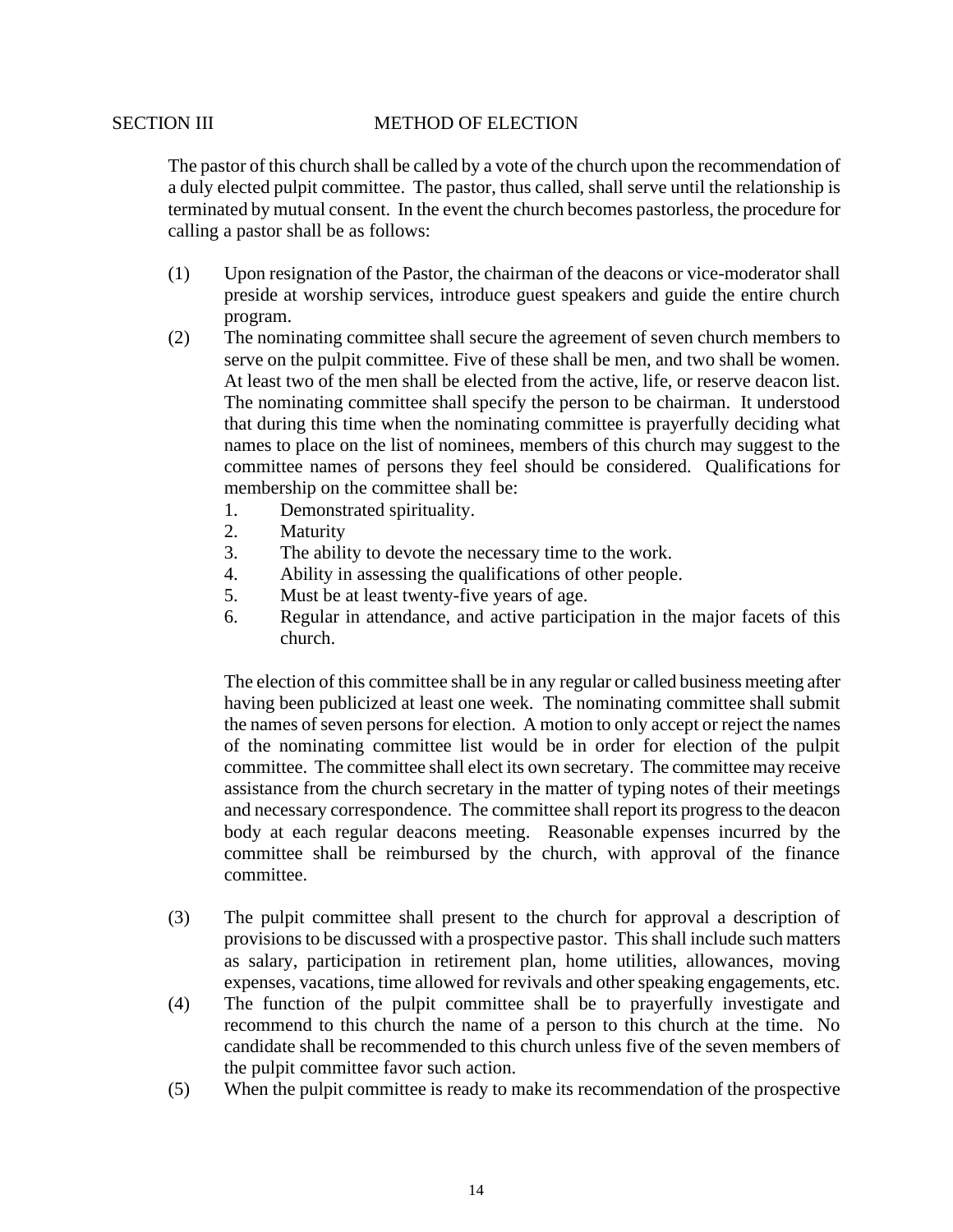pastor, it will present its report to the deacons at a regular or called meeting. The deacons shall discuss the qualifications of the prospective pastor thoroughly and if the majority of the deacons present and voting concur with the recommendation of the committee, the church congregation will be notified at all Sunday worship services that on the following Sunday the pulpit committee will present to this church a prospective pastor. A letter to this effect shall be sent to all resident church member-families and other appropriate publicity shall be given the date on which such recommendation will be presented. On the designated Sunday, the recommendation of the pulpit committee shall be received together with the reasons for its recommendation. For purposes of discussion, a motion and second shall be made to call the person recommended as pastor, but the congregation will vote in accordance with the provisions of paragraph 6 hereafter.

(6) After hearing the prospective pastor on the designated Sunday, not less than three (3) days or more than seven (7) days will be given the membership for prayerful consideration of the person presented before the Congregation votes on the pulpit committee's recommendation. After full discussion, the vote will be taken by secret ballot. If 80% or more of the members of the church present and voting shall cast their vote in favor of calling the person recommended, a call to the person recommended shall be extended forthwith by the Pulpit Committee. However, if there is negative sentiment of more than 20% of those church members present and voting, the recommendation shall be turned back to the Pulpit Committee for further prayer and investigation. In the event this church votes to call the recommended person as pastor an opportunity shall then be given for the members to make the call unanimous. At any rate, the recommended person who has been voted upon shall be notified upon his request of the outcome of the vote to call before the opportunity was given to make it unanimous.

### SECTION IV METHOD OF REMOVAL

The pastor of this church may be removed by reason of resignation or failure to sustain the above named qualifications, but when 70% or more of the members of the church present and voting shall cast their votes by secret ballot, in favor of removal. Removal for the latter reason may not be voted upon at the same public service during which the initial recommendation is made, and the membership of this church shall be advised in advance of such a matter in the same way prescribed prior to the calling of a pastor.

# CALLED STAFF MEMBERS

Called Staff Members are those who shall be called, hired and released by a vote of this church upon the recommendation of the personnel committee.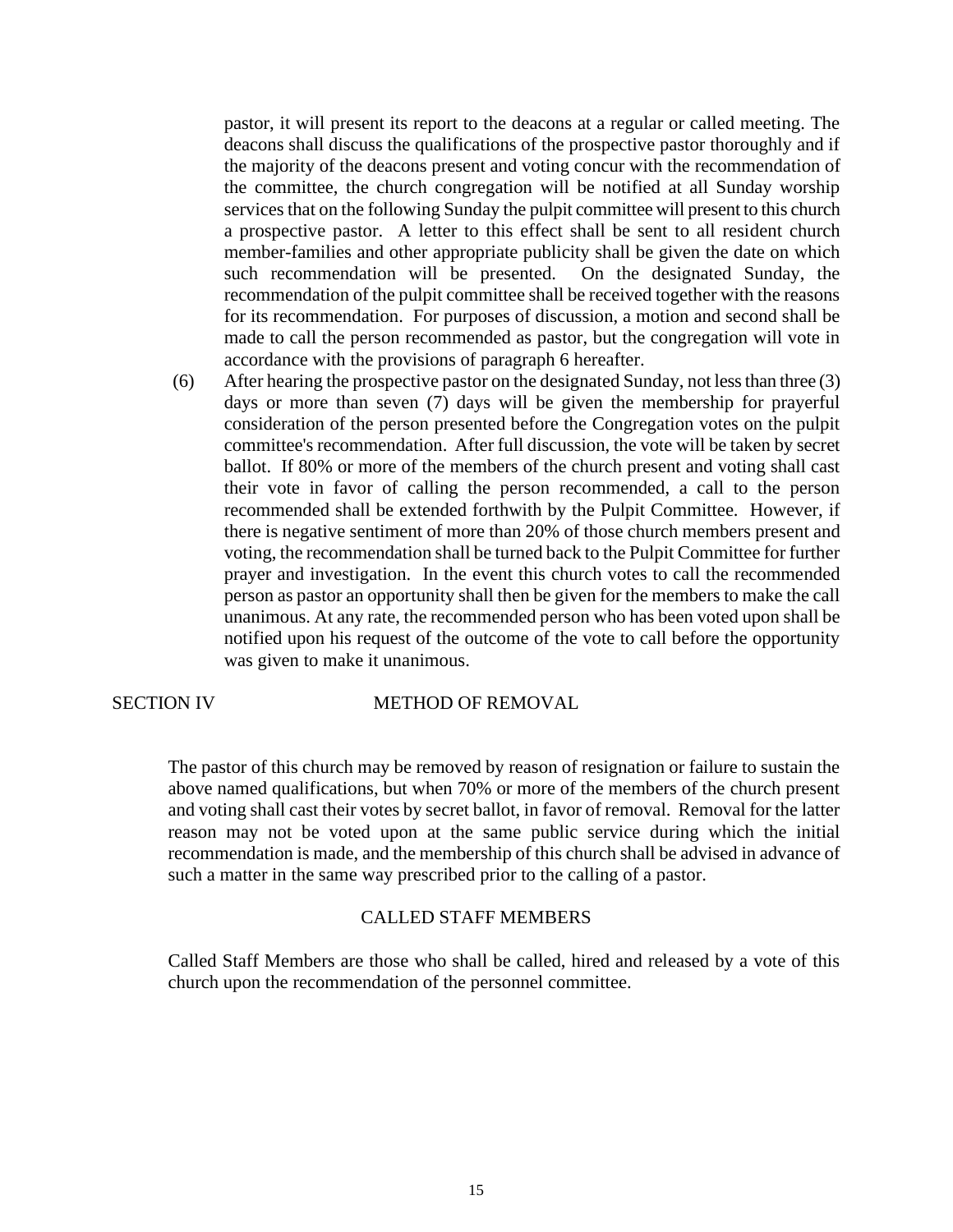### OTHER STAFF MEMBERS

Other staff members of this church are those who shall be hired and released at the discretion of the personnel committee.

# SECTION I PROCEDURE FOR SELECTION

The need of each additional called staff member shall be verified by this church. Then, the personnel committee shall proceed in keeping with the description of its duties and the type of staff member desired.

# SECTION II STATEMENT OF DUTIES

The personnel committee shall prepare a job description for each staff position which shall be adopted by this church and discussed with each prospective staff member prior to his being called or hired. Any necessary adjustments relating to staff members shall be recommended to this church by the personnel committee.

# DEACONS

# SECTION 1 Qualifications

A deacon of this church must have attained the age of twenty-five and been a resident member of this church for at least two years, who has been elected to serve as a deacon in this church, and who has been ordained to the office of deacon by this church or a church of like faith and order. In addition, he should possess the following qualifications:

- (1) He should measure up to the requirements given in Acts 6:1-4 and I Timothy 3:8-13.
- (2) He should live a consecrated Christian life, bringing no reproach by his conduct upon the church or the cause of Christ.
- (3) He should attend church every Sunday morning and Sunday night, every Wednesday night, and all special church meetings, unless hindered by some reason which is approved by a good conscience.
- (4) He should be a tither-bringing his tithe systematically to the church for the Lord's work.
- (5) He should be evangelistic and missionary in spirit, deeply interested in the salvation of souls at home and abroad.
- (6) He should be fully cooperative with the pastor and church on a great spiritual program of advancement.
- (7) He should be a man who refrains from destructive criticism of his pastor and church, willing to settle all differences and difficulties in a quiet and Christian manner.
- (8) He should be able to keep in secrecy those things which should not be discussed with others.
- (9) He should be a man about whom people say, "He is a good Christian man."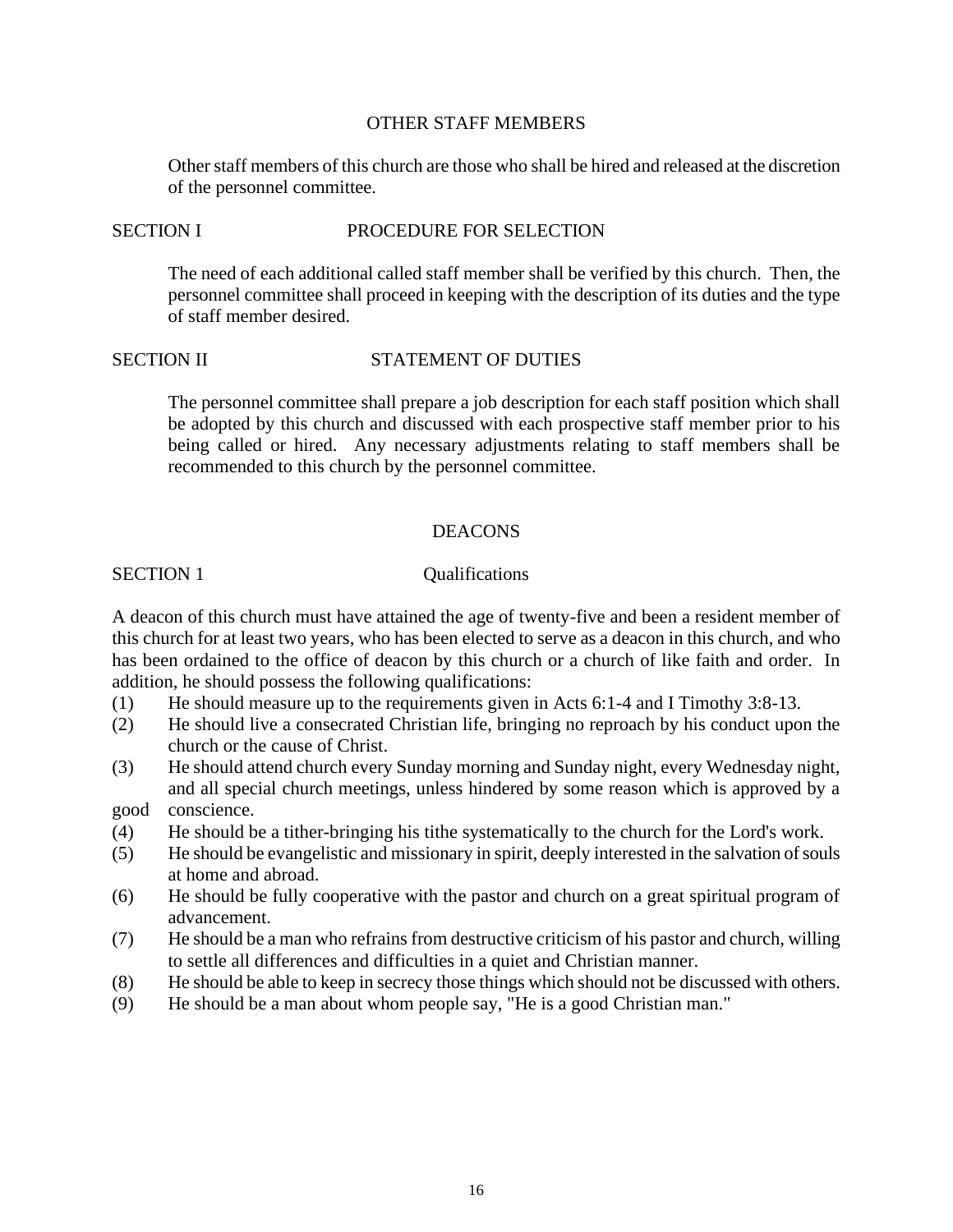# SECTION 2 Classification

There shall be three classifications of deacons in this church:

- (1) ACTIVE. This group shall consist of a number of ordained deacons, evenly divisible by four, presently serving a full or partial term of office on the active deacon body to which they have been duly nominated an elected under the terms and provisions of Section 3 hereof.
- (2) LIFE. This group shall consist of ordained men who have served a minimum of 15 years as active deacons either in this church or a sister Baptist Church and are at least 65 years of age. Election of life deacons shall be recommended to the church by the Committee on Deacons at the time of the annual election of deacons.
- (3) RESERVE. This group shall consist of all ordained deacons who are members of this church but are not classified as active or life deacons. All ordained deacons uniting with this church shall become members of this group.
- (4) LIFE deacons and RESERVE deacons are welcome to attend any and all deacons meetings. They may express their views on matters at hand but are not allowed to vote.

# SECTION 3 METHOD OF ELECTION

- (1) Information will be mailed to each member 30 days prior to the date of election, to include the qualifications and duties of the office of deacon, as well as an official ballot for nominations. Those ineligible for a current election are life deacons, active deacons, and those rotating off the deacon body.
- (2) Each member of the church shall have the privilege of nominating one man for each vacancy on the active deacon body. Each member will be mailed a ballot, prepared in the church office, for nominating those qualified. Should a member lose or fail to receive a ballot he/she may pick up a reserve ballot at the office upon affirmation of having lost it or failed to receive one by mail.
- (3) Those nominations may be turned into the church office, mailed in, or dropped into the offering plate. Nominations will be considered closed at the end of the evening worship service on the deacon election date.
- (4) The Committee on Deacons shall carefully review the nominations that have been received from the church body, and determine those meeting all the qualifications for deacon, and nominate the men who will fill existing vacancies on the active deacon body.
- (5) Any vacancies occurring on the active deacon body after the regular deacon election, shall not be filled until the following regular deacon election.
- (6) On the second Sunday in August, the deacon election will be made known to each member in the church bulletin. On the second Sunday in September the deacon election will take place. At the regular church conference or a called conference in October the slate of names to fill deacon vacancies will be voted on by the church.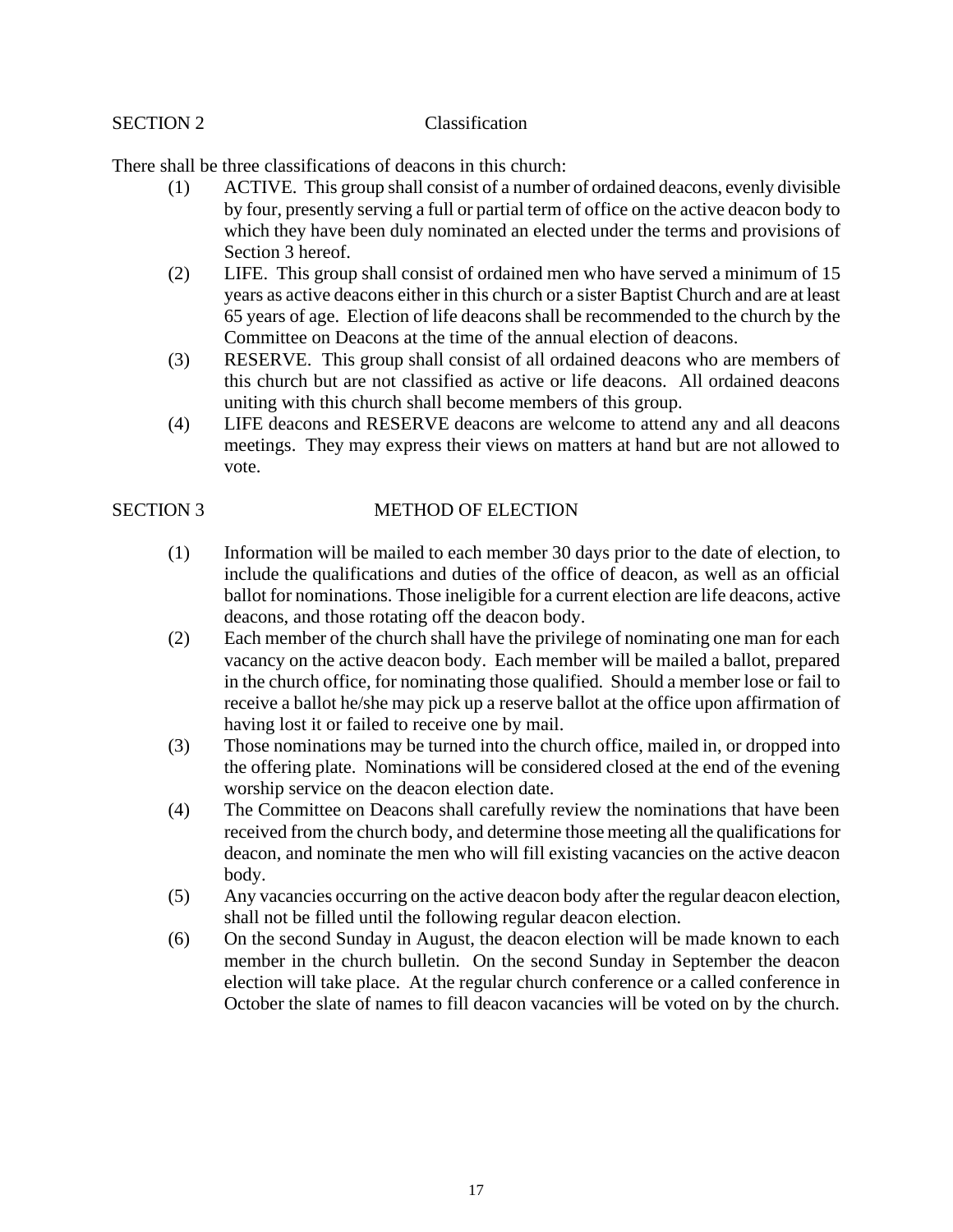### SECTION IV ORDINATION

In the event this church shall elect a man who is not already an ordained deacon, the procedure shall be as follows:

- (1) After the un-ordained man has been elected to serve as an active deacon, the ordained preachers and deacons of this church and those invited from neighboring churches of like faith and order shall meet with the proposed deacon, choose a chairman of the ordaining council, and direct appropriate questions to the proposed deacon to determine his suitability for ordination.
- (2) If the ordaining council is convinced that the proposed deacon is suitable for ordination, they shall recommend to this church that he be ordained to the office of deacon.
- (3) At the appointed time and in the appropriate manner the proposed deacon shall then be ordained.

# SECTION V TERM OF OFFICE

- (1) The term of office for members of the active deacon body shall be determined by a four year rotation plan. That is, one fourth of the term will expire each year, thus completely rotating the entire deacon body every four years. The annual term of office for active deacons shall run from January 1 through December 31.
- (2) When a deacon's term has expired, by virtue of rotation or resignation, he shall not be eligible for re-election until at least one year has intervened.

### SECTION VI DUTIES

It shall be the duty of the deacons to:

- (1) Be zealous to guard the unity of the Spirit within this church in the bonds of peace.
- (2) Pray much for this church, the pastor, and this church's program of work.
- (3) Cooperate and assist the pastor in the promotion of the best interests of this church.
- (4) Devote themselves to the spiritual welfare of the members of this church and to their enlistment in active church service.
- (5) Use all proper efforts to reclaim such church members as may have neglected their obligations or may stand in need of discipline.
- (6) Visit the lost, prospects for church membership, sick, and church members.
- (7) Assist in the administration of the ordinances.
- (8) Make such recommendations to this church for action as seem expedient.

# SECTION VII ORGANIZATION

The officers of the deacon body shall be chairman, vice-chairman, and secretary. These officers shall be chosen by the deacon body in its November meeting each year, with no man being elected chairman for more than two consecutive years. The ten deacons rotating off the active rolls as of December 31 will not vote for the new deacon officers while the ten deacons just beginning their term of office will be eligible to vote. All officers shall be active deacons. The committees of the deacon body shall be Baptism, Benevolence,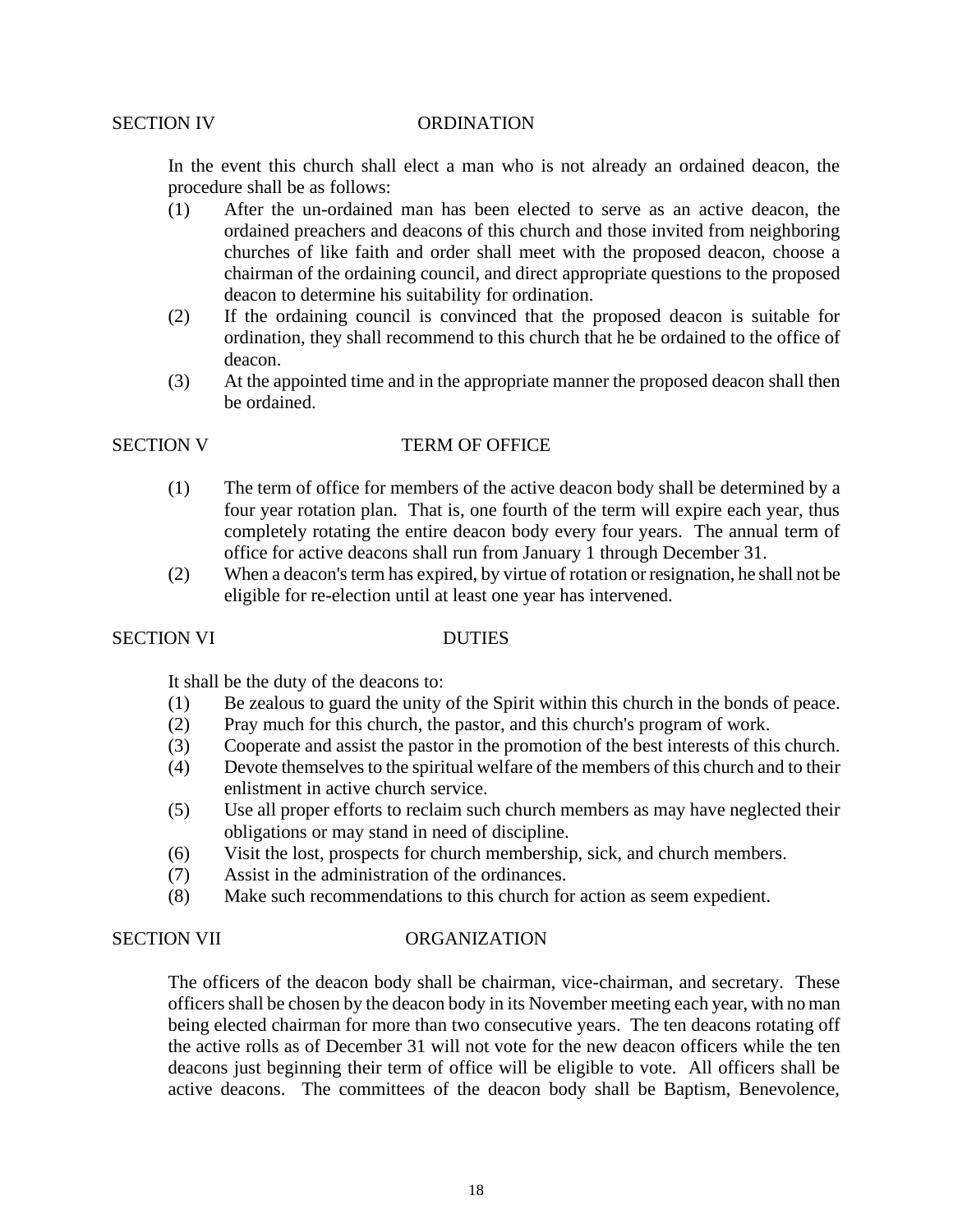Constitution and By-Laws, Lord's Supper, Membership, Memorial and Special Gifts. These committees shall be appointed by the chairman following his election. There will be a Jekyll Mission Council of the deacon body and the members of this council will be appointed by the deacon chairman, following his election.

# SECTION VIII MEETINGS

- (1) The deacon body shall schedule and conduct periodic meetings. Said meetings are to be published beforehand in the church bulletin.
- (2) Called meetings of the deacon body may be held when deemed necessary by the pastor or the chairman of deacons, or by written request of at least ten members of the deacon body. The pastor shall be notified of all regular and called meetings and shall be eligible to attend all such meetings, except when he is personally involved and is requested to abstain from attendance by the majority of the deacon body present and voting. It is also understood that all pastoral, education, and music staff members of this church are welcome to attend meetings of the deacon body as they desire except when they are personally involved. When the agenda for a called meeting is known to include a matter or matters of unusual significance, all available active deacons shall be notified in advance of such a meeting.
- (3) A quorum of the deacon body shall consist of not less than a majority of the active deacons and the majority vote of those present and voting shall pass any matter voted upon.

# SECTION IX REMOVAL

Removal from the deacon body shall be for the following reasons:

- (1) Death
- (2) Transfer of membership to another church
- (3) Resignation
- (4) When any active deacon misses 4 (four) of the regularly scheduled monthly meetings without permission of the chairperson, in any one fiscal year (Jan-Dec), that deacon shall be dropped from the roll as an active deacon.

### **TRUSTEES**

# SECTION I METHOD OF SELECTION

There shall be three trustees at all times, one shall be elected each year, and the term of office shall be three years.

When the term of a trustee has expired by virtue of rotation or resignation, he shall not be eligible for re-election until one year has intervened.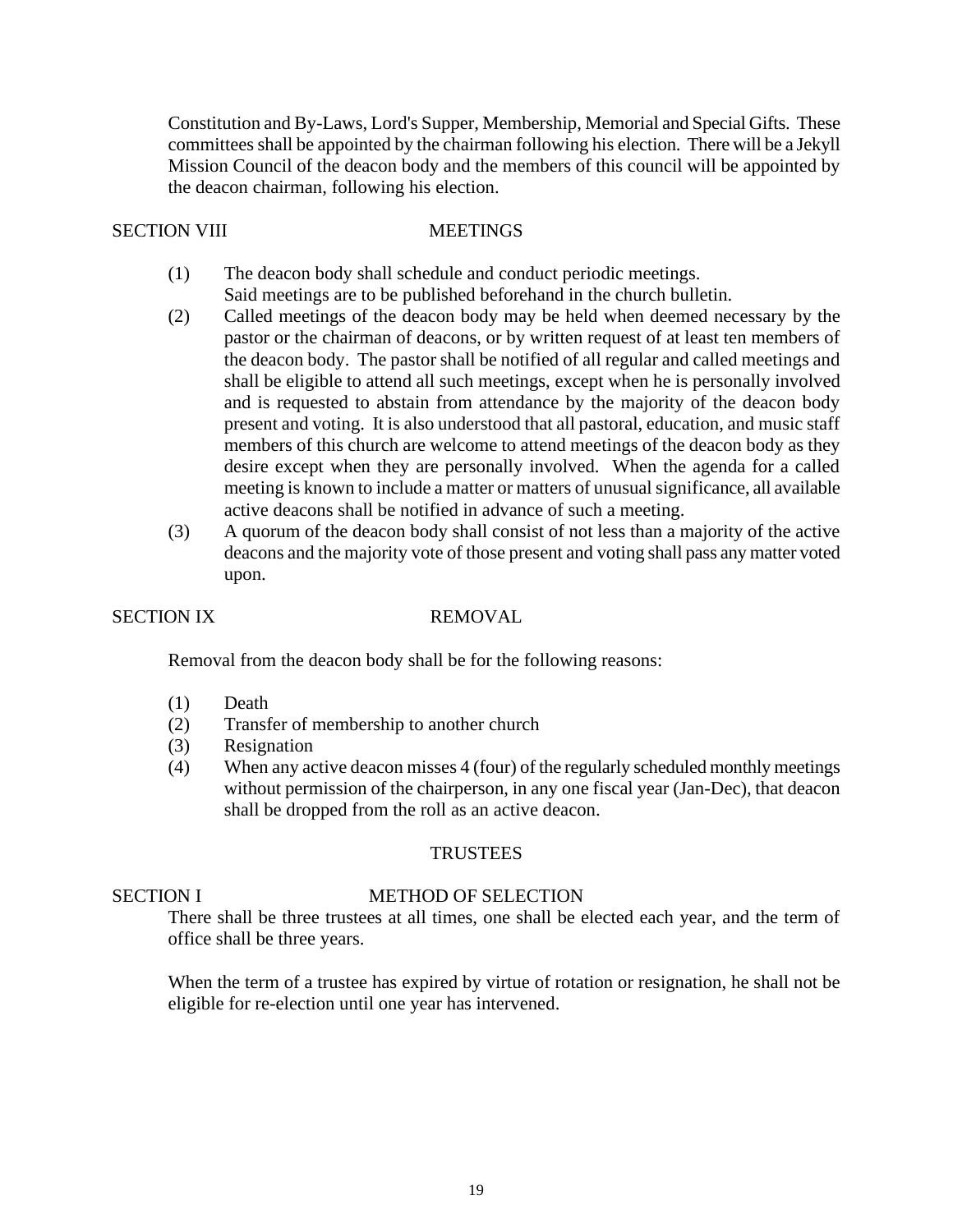# SECTION II DUTIES

- (1) To execute all legal papers for this church upon appropriate action by this church.
- (2) To represent this church in all legal matters and to counsel donors in the preparation of wills and endowments.
- (3) To see that all legal papers and important documents are safely and conveniently stored.
- (4) To sign checks in the absence of the church treasurer.

# **MODERATOR**

### SECTION I

The moderator shall be the pastor and the vice-moderator shall be the chairman of the deacons.

### SECTION II DUTIES

- (1) The moderator shall preside at all meetings except when otherwise directed by the church.
- (2) The vice-moderator shall preside at all meetings in the absence of the moderator.

# CHURCH TREASURER

### SECTION I METHOD OF SELECTION

A church treasurer shall be elected annually by this church. The member elected to this office shall not be elected to serve more than three consecutive years not be re-elected to this office until one year has lapsed since their last term of service.

### SECTION II DUTIES

The duties of the church treasurer shall be:

- (1) To serve as a member of the finance committee.
- (2) To supervise the payment of all accounts consistent with the budget of this church. Any exceptions shall be made on authority of the finance committee or the action of this church.
- (3) To make a monthly report of receipts and disbursements to this church.
- (4) To work in keeping with the financial policies of this church and under the general supervision of the finance committee.

# CHURCH CLERK AND ASSISTANT CHURCH CLERK

## SECTION I METHOD OF SELECTION

A church clerk and assistant church clerk shall be elected annually by this church.

### SECTION II DUTIES

The assistant church clerk shall assist in all matters pertaining to the office. The duties of the church clerk shall be:

(1) To keep a correct record of all the official acts of this church.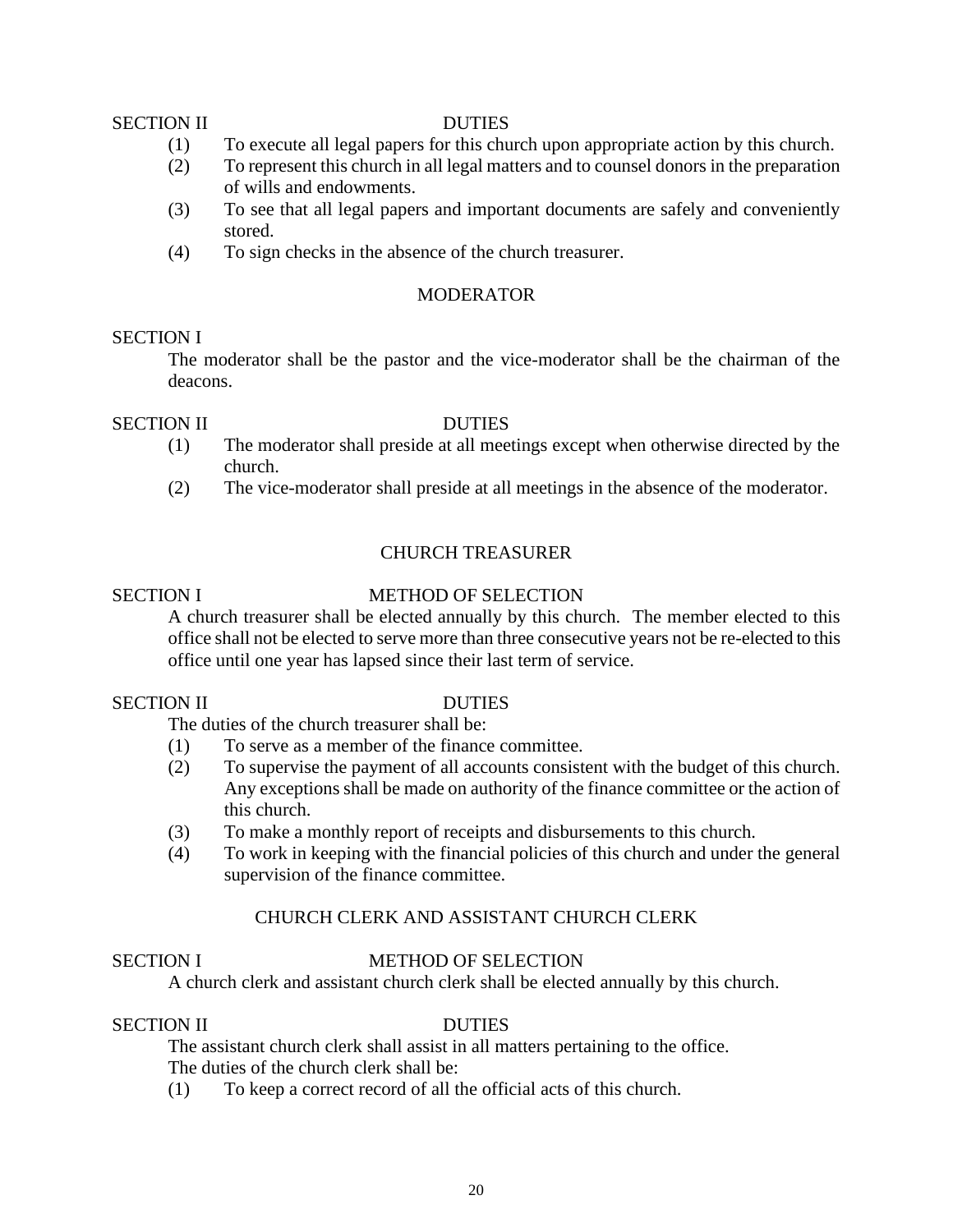- (2) To cooperate with the church office in keeping a correct roll of church membership.
- (3) To make monthly reports to this church consisting of the record of official acts and church membership statistics.
- (4) To cooperate with the church office in the preparation of the annual statistical report of this church to the local association.
- (5) To obtain complete records of public decisions made during any of the services of this church.

# CHURCH MEDIA CENTER DIRECTOR

### SECTION I METHOD OF SELECTION

A Media Center Director for the Church Media Center will be elected annually by this church.

### SECTION II DUTIES OF MEDIA CENTER DIRECTOR

The Church Media Center Director shall work in cooperation with the media center staff to promote the development and use of the church media center. The specific duties of the media center director shall be the same as those set forth for the media center staff.

# SECTION III DUTIES OF STAFF

Workers in the Media Center will be enlisted by the nominating committee, after consultation with the Media Center Director on a yearly basis.

## CHURCH HISTORIAN

# SECTION I METHOD OF SELECTION

An historian shall be elected annually by this church.

### SECTION II DUTIES

The church historian shall gather all historical materials relating to this church, preserve the historical materials in a safe place and call them to the attention of the membership periodically.

# SECTION III

Staff workers, not to exceed three (3), will be enlisted by the nominating committee, after consultation with the Church Historian, on a yearly basis to assist the Historian.

# DIVISION DIRECTORS

## SECTION I METHOD OF SELECTION

Division Directors shall be elected annually by this church to supervise the educational work of the various age-group divisions.

# SECTION II DUTIES

(1) To emphasize the necessity of spiritual development and proper influence on the part of every office and teacher in their division.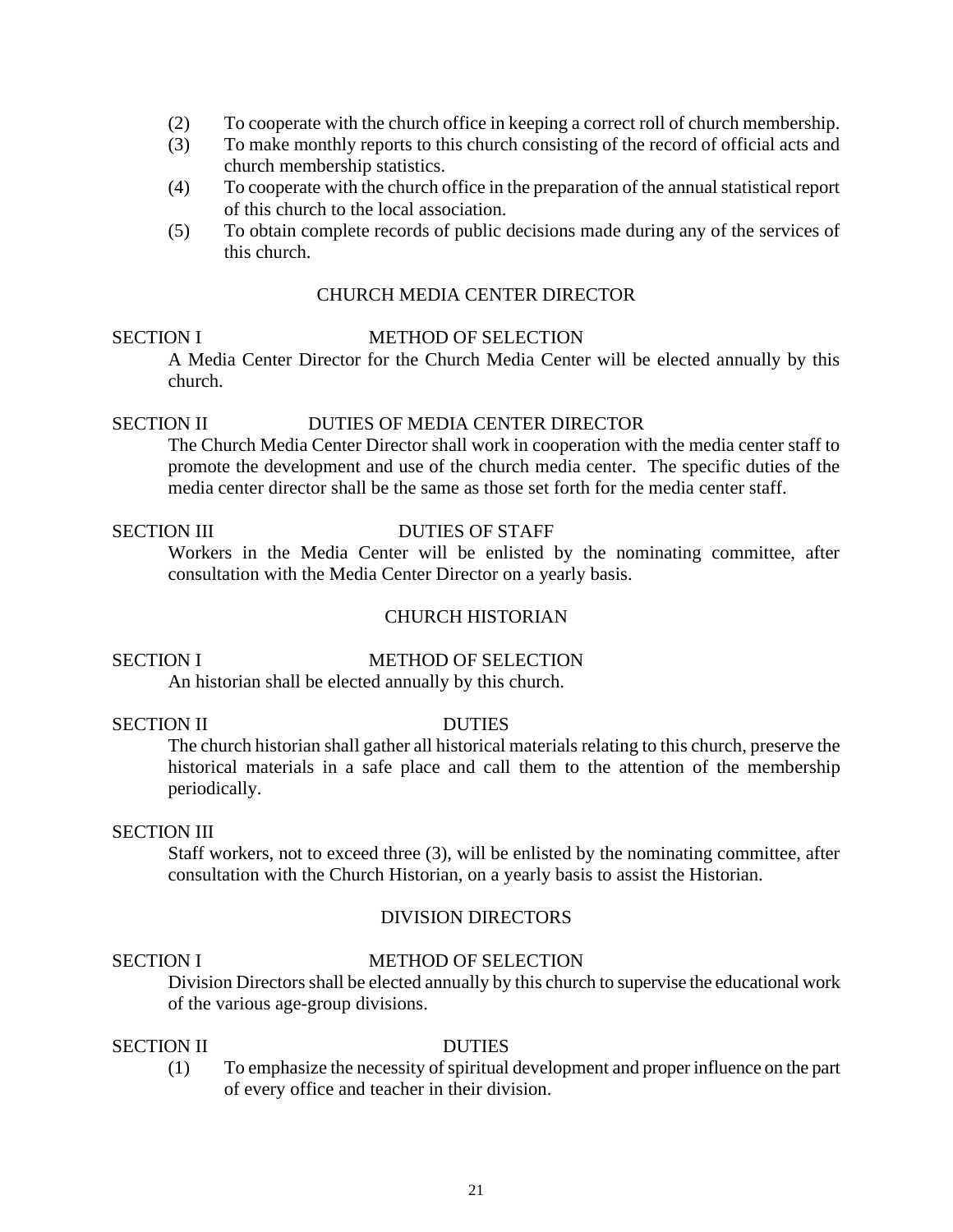- (2) To aid in securing and maintaining an adequate and efficient staff of officers and teachers in their division.
- (3) To strive to attain the highest possible degree of quality in the work and activities of their division.
- (4) To correlate and balance the work and activities of their division.
- (5) To plan and promote effective soul-winning, visitation, and enlistment efforts for their division in cooperation with this church's policies and plans.
- (6) To give effective promotion within their division to the plans, programs, and activities of this entire church.
- (7) To survey the physical needs of their division and make appropriate recommendations concerning equipment and supplies.

# CHURCH COUNCIL

### SECTION I COMPOSITION

The church council shall be composed of the pastor and ministerial staff members of the church; the heads of the organizations of this church; and the chairman of deacons. Election to any of these respective positions shall automatically constitute membership in the church council. The pastor will serve as chairman of this group.

### SECTION II DUTIES

- (1) To recommend appropriate objectives and goals to this church.
- (2) To outline a church calendar of activities for accomplishing these objectives and goals.
- (3) To develop wholehearted cooperation between all of the organizations of this church.
- (4) To evaluate the results of the various meetings and projects undertaken by this church with a view to improved planning and work in the future.
- (5) To assist the pastor in recommendations, procedures, and follow up as they relate to licensure.

### GENERAL CHURCH OFFICERS

### SECTION I COMPOSITION

The General Church Officers are the Trustees, Treasurer, Clerk, Assistant Clerk, Media Center Director, Historian and Representative of the Southeast Baptist Association Executive Committee.

# SECTION II TERM OF OFFICE

The annual term of office for the General Church Officers shall run from January 1 through December 31.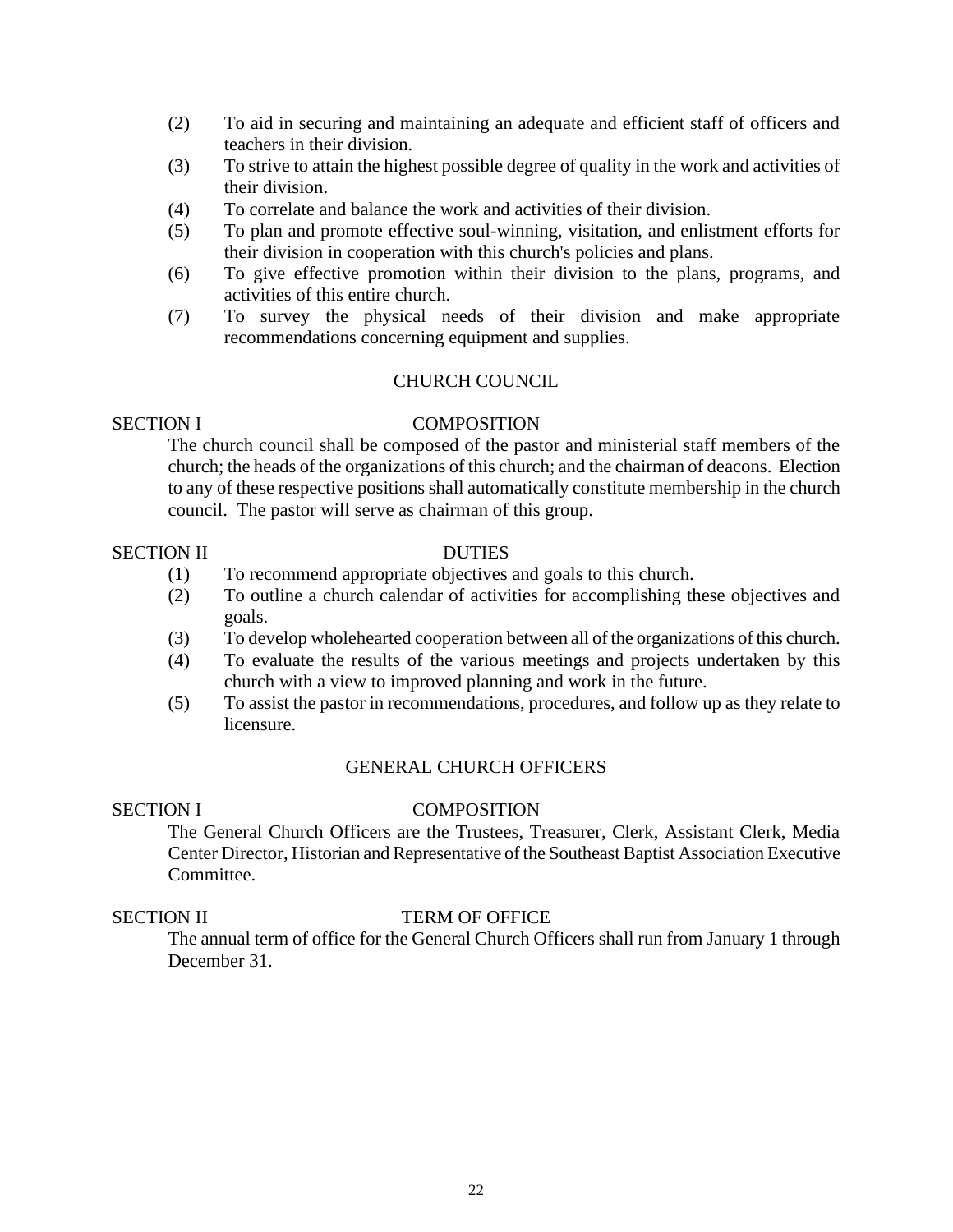### SOUTHEAST BAPTIST ASSOCIATION

# SECTION I METHOD OF SELECTION

The Nominating Committee will recommend a member to represent this church on the Executive Committee. The representative on the Executive Committee will be elected annually by this church.

# SECTION II DUTIES

Attend appropriate meetings, represent this church and advise the church at least once a year and whenever necessary concerning matters of interest to the church.

# OTHER NEEDED CHURCH OFFICERS

As need may arise or circumstances dictate, this church shall elect other church officers. In such instances, care should be taken to describe the duties of such an office in a way that would prevent overlapping with the responsibilities of others.

### **USHERS**

The body of Ushers shall consist of a sufficient number to accomplish its task. New members will be elected annually so as to provide for a four year rotation.

The Ushers shall:

- (1) Greet the people as they arrive for each service.
- (2) Distribute the order of worship to be used during each particular service.
- (3) Assist the people in locating and reaching places of seating.
- (4) Regulate ventilation of the church building.
- (5) Distribute visitor's cards and other necessary materials.
- (6) Administer the receiving of the tithes and offerings.
- (7) Keep order in each service and meet any emergencies which may arise.
- (8) Prepare the church building for departure following each service of activity.

### Article III - Committees

### STANDING COMMITTEES

### SECTION I METHOD OF SELECTION

The required number of members for each standing committee shall be elected annually by this church. The names of these persons shall be recommended by the Nominating Committee, with the following exceptions:

(1) The names of persons recommended for service on the nominating committee shall be decided upon by the pastor, chairman of deacons, and church clerk. In the event the church is without a regular pastor, the chairman of deacons will act in the place of the pastor, unless the moderator happens to also be the chairman of deacons or church clerk; in which case the vice-chairman of deacons will be the third party for nominating members of the nominating committee.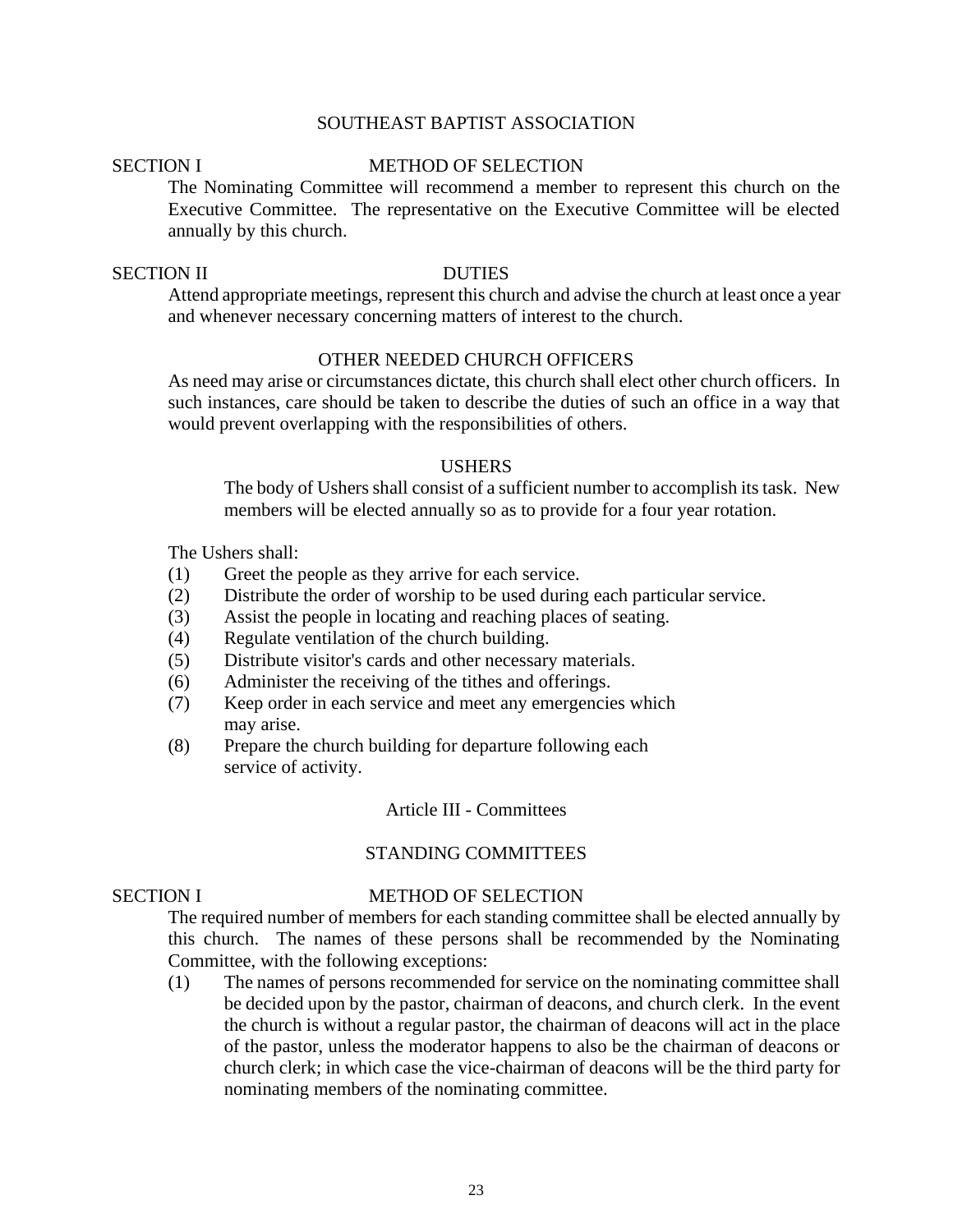- (2) The Minister of Youth, in consultation with the Pastor, will annually select six adults to make up the Youth Committee. Three from the church at large and one from each of the following youth organizations: Sunday School, Discipleship Training, and Missions. The Youth Committee will consist of the Minister of Youth and the six adults selected.
- (3) The Church Treasurer, Chairman of Deacons, and Chairman of Properties Committee shall automatically serve as members of the Finance Committee along with six other persons who shall be elected in the usual manner.
- (4) The Missions Committee shall include the Woman's Missionary Union Director, the Brotherhood Director, the church representative to the Southeast Baptist Association, the Chairman of the Deacons in addition to other six (6) rotating members recommended by the Nominating Committee.

# SECTION II TERM OF OFFICE

The annual term of office for the members of standing committees shall run from January 1 through December 31. When a member of a church committee term has expired by virtue of rotation or resignation he shall not be eligible for election to any given church committee until at least one year has intervened. No member shall be elected to serve on more than one committee at any given time.

## SECTION III ROTATION

All standing committees of this church except Audio, Broadcast, Trust, Media, and Youth shall be maintained on a three year rotation plan. The Trust Committee shall be maintained on a four year rotation plan. However, the election of members to all standing committees each year shall be subject both to the desire of the nominating group and the agreement of each nominee involved. Each standing committee which is maintained according to this three year rotation plan shall consist of a number of members evenly divisible by three, onethird of whom shall automatically be retired from that particular committee each year, provided however, that additional members can be elected for a one year term to any standing committee if the members of that particular committee feel the need for an expanded committee. One year must elapse before a person who has rotated off a given committee may be re-elected to any committee.

# SECTION IV RESPONSIBILITY

All standing committees are responsible to the church and are therefore expected to make periodic reports and recommendations to the church as necessary. In addition, the Finance and Personnel Committees shall make reports to the active deacon body at each of their regular meetings. All other standing committees shall bring matters of major importance to the attention of the active deacons before they are presented to the church. The chairperson of each standing committee shall notify the chairman of deacons and/or the pastor when they have an item to be placed on the agenda for the deacons meeting. Each committee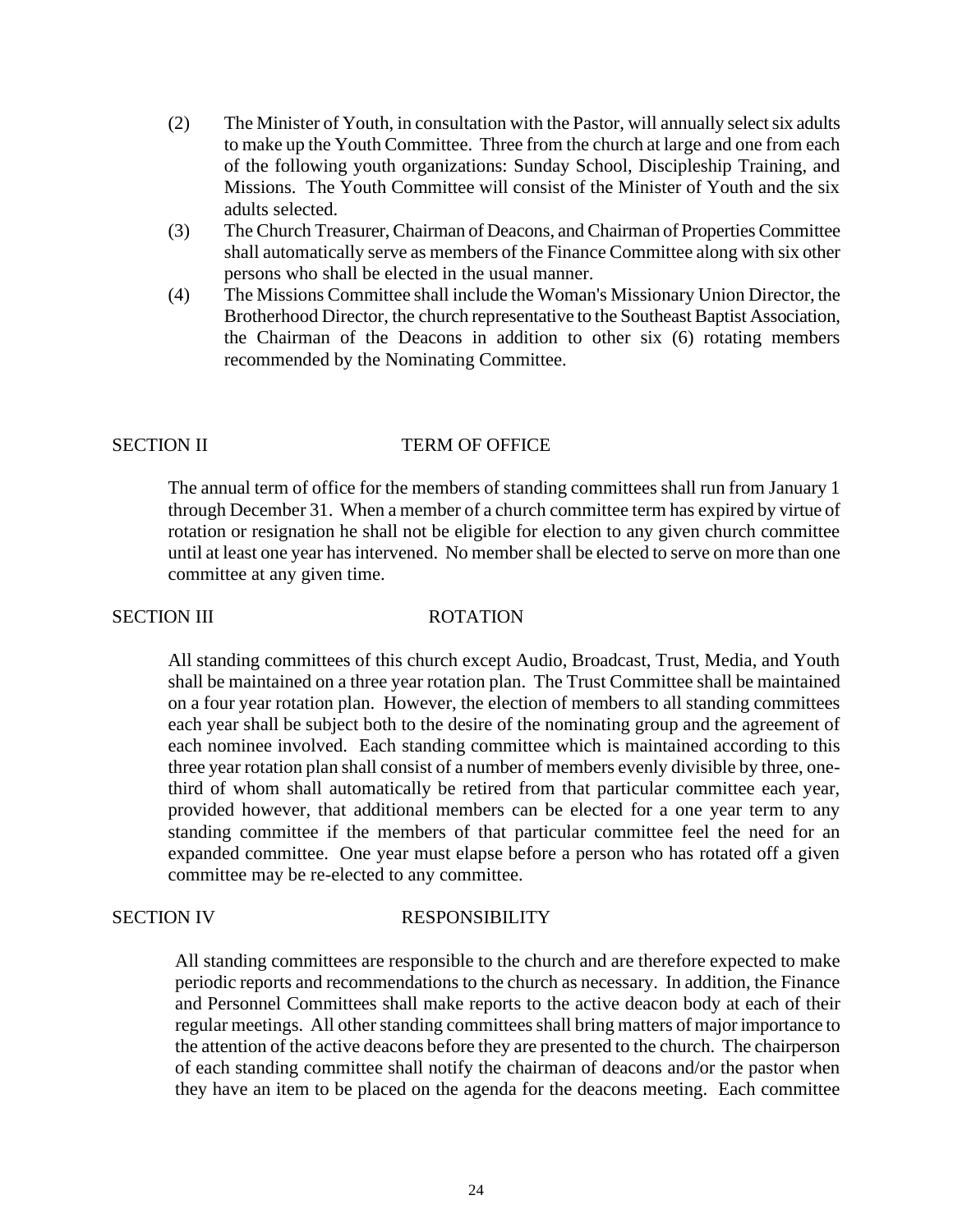member shall have one vote whether they are elected, appointed, or serve ex-officio. There will be no voting by proxy.

# SECTION V DUTIES

# Audio Committee

- (1) Assume sole responsibility for the sound and lighting systems in the church auditorium.
- (2) Assist with special sound and lighting effects as needed.

# Broadcast Committee

- (1) Supervise all broadcasts of worship events emanating from the First Baptist Church of Brunswick.
- (2) Enlist and assure the training of all personnel needed to provide for the operation of broadcasting equipment.
- (3) Promote and educate the membership on the utilization of broadcast media as a ministry tool for First Baptist Church.
- (4) Plan for any up-grading of equipment of operational procedures for future continuation of broadcast ministry.
- (5) Prepare annual broadcast budgets for presentation to the finance committee.
- (6) Supervise, protect, and maintain all broadcast equipment owned or operated by First Baptist Church.

Church Weekday Education Committee

- (1) To work with the personnel committee in enlisting persons to direct and lead the weekday educational program.
- (2) To assure compliance with necessary licensing qualifications.
- (3) To determine policies and procedures for the operation and administration of the weekday educational program.
- (4) Organize the involvement of church members and parents in the program.
- (5) To coordinate and work with related standing committees.
- (6) To lead in public relations efforts to publicize the program in the community.
- (7) To assist the director in developing a workable annual budget.
- (8) To keep church members informed and educated about the activities of the program and bring recommendations to the church concerning the work of the weekday education program.
- (9) To evaluate the operation of the program and the work of the committee as to meeting the church objectives.

# Finance Committee

- (1) Strive to educate the people in the area of stewardship and the faithful giving of their tithes and offerings.
- (2) Plan, recommend and promote the annual budget.
- (3) Recommend financial policies to the church and administer the budget and all spending accordingly.
- (4) Supervise in the maintenance of an accurate system of financial records.
- (5) Consider all appeals for special offerings or expenditures not provided for in the budget, and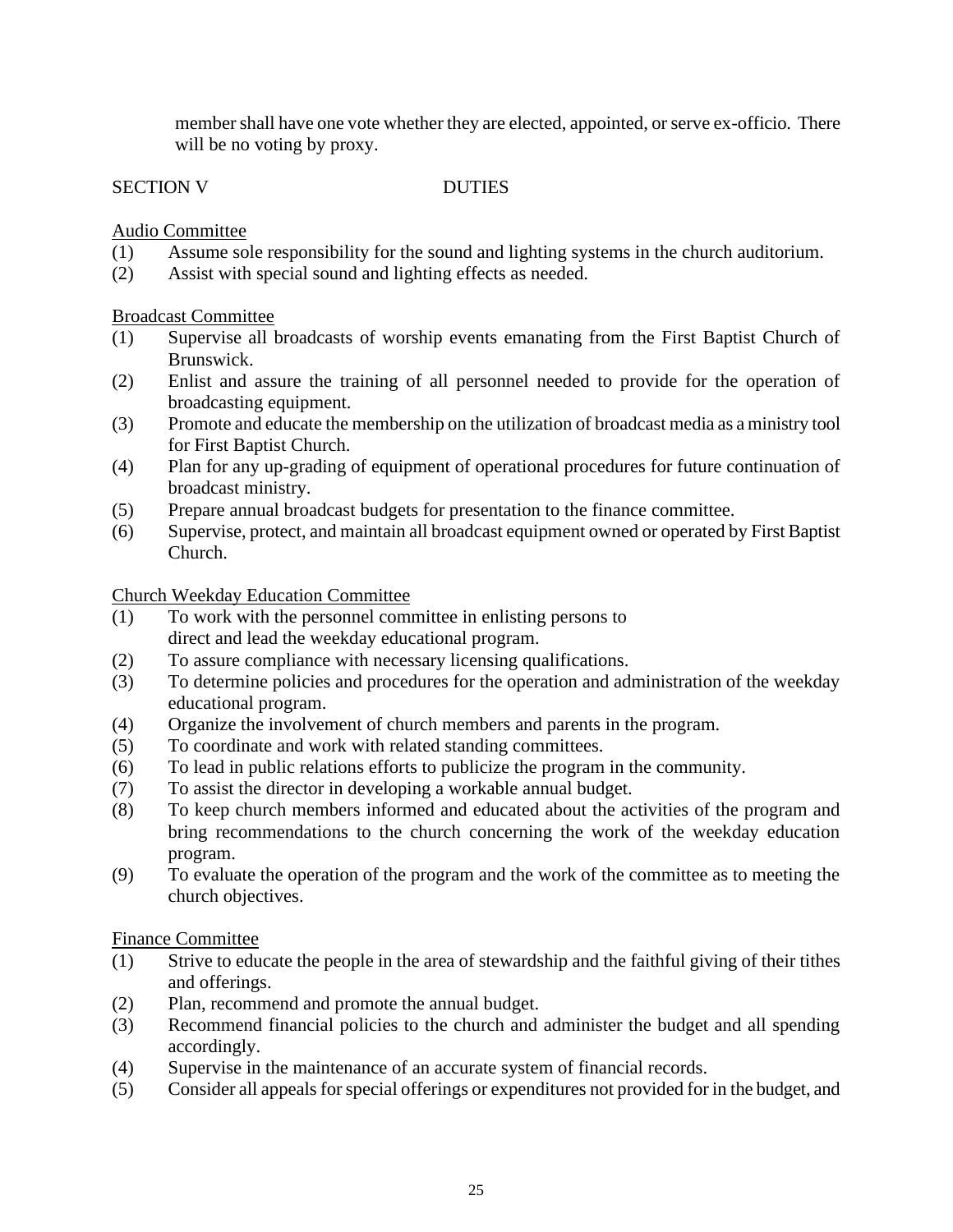make any necessary recommendations to the church.

(6) Decide how various love offerings will be divided among the personnel involved and instruct the treasurer to issue checks accordingly.

# Fleet Operations Committee

- (1) Establishment of driver qualifications
- (2) See that the vehicles are maintained in safe operating condition
- (3) Operate within the amount budgeted
- (4) Recommend to the church additions to, deletions from, and replacement of vehicles
- (5) Coordinate the use and scheduling of vehicles through the church office
- (6) Monitor the general cleaning by user parties upon each use and schedule thorough cleaning (washing, waxing, polishing, and vacuuming) on a periodic basis
- (7) Design and analyze user forms to ascertain the best operation of the fleet. Forms required are: A. Van Reservation Request
	- B. Van Use Checklist

# Flower Committee

- (1) Provide floral arrangements for use in the church auditorium and in other portions of the building as needed.
- (2) Secure, arrange, and dispose of the flowers and give proper attention to all essential supplies.

# Hospitality Committee

- (1) Supervise the food service operations of our church.
- (2) Plan, prepare, and promote all church-wide events involving a meal or refreshments.
- (3) Make appropriate arrangements for the comfort and entertainment of all guests invited to the church for service opportunities.

# Media Center Committee

- (1) Recommend church media center policies, rules, and plans to the church for approval.
- (2) Select specific books and supplies, according to the amount allowed in the budget, in order to assure a well balanced media center.
- (3) Screen all media given to the media center to determine their suitability.
- (4) Promote the development and use of the media center.
- (5) Make recommendations to the church concerning audio-visual needs.
- (6) Assume responsibility for the use and condition of all audio and visual aid equipment.
- (7) Supervise the operation of all audio-visual aid equipment.

# Missions Committee

- (1) The committee, in consultation with the pastor, shall co-ordinate the missions emphasis of the church.
- (2) The committee shall promote the growth and development of the Woman's Missionary Union and the Brotherhood as they function in First Baptist Church.
- (3) The committee shall evaluate missions needs and recommend actions through appropriate church channels.

# Nominating Committee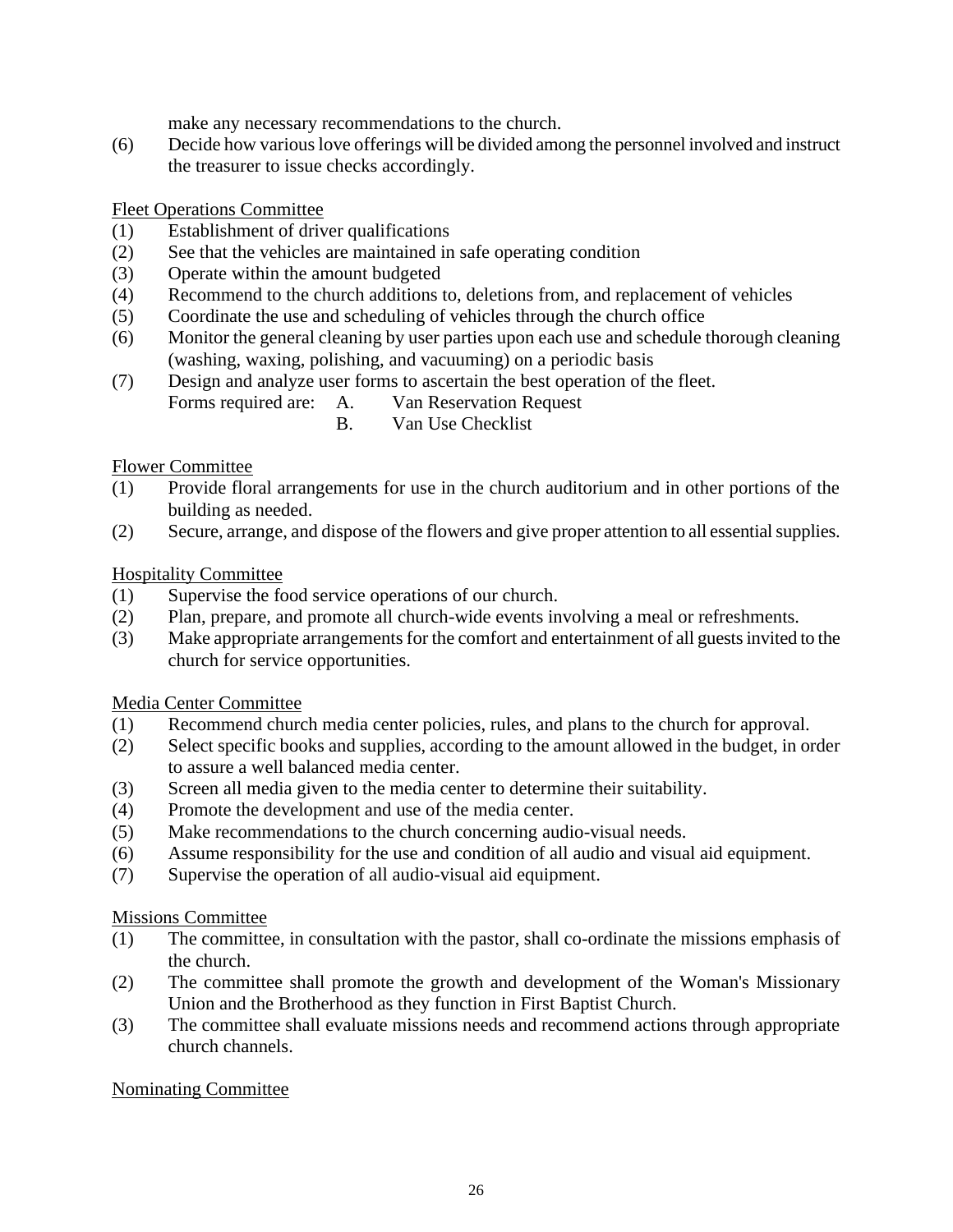- (1) Abide by any church approved standard of essential qualifications.
- (2) Discover persons available, acceptable, and desirable for each church-elected position.
- (3) See that each prospective worker decided upon by the committee is interviewed, explaining all duties of the position involved and securing permission to present his name for election.
- (4) Recommend qualified and willing persons to the church for election.
- (5) Consider resignations and name recommendations to fill vacancies created thereby during the year.
- (6) Neither the church in a business meeting nor the Nominating Committee shall consider any immediate family member of an employee or staff member to serve on either the Finance or Personnel Committees. This exclusion would not extend to any ex-officio member of either the Finance or Personnel Committees. In the context, here set out, "immediate family member" is defined as a spouse, child, parent or sibling.

Pre-School Committee

- (1) Recommend Pre-School policies to the church for official adoption.
- (2) Publicize the policies of the Pre-School.
- (3) Consider and recommend the purchase of Pre-School equipment and supplies.
- (4) Strengthen parent-worker relationships.
- (5) make recommendations about cleanliness and care of the rooms and equipment.
- (6) Correlate the use of the Pre-School for various meetings and by various organizations of the church.

# Personnel Committee

With the approval of the Pastor shall:

- (1) Recruit, interview, recommend to the church and place of the job all paid church workers, other than the pastor, who serve in the pastoral, educational, and music ministries of the church; working closely with the person or group who will supervise the worker.
- (2) Recruit, interview, hire, place of the job, and release all other paid church workers; working closely with the person or group who will supervise the worker.
- (3) Prepare job descriptions for use in interviewing, instructing, and guiding paid workers.
- (4) In conjunction with the Finance Committee, prepare the salary program, employee benefits, and work schedule of paid workers.
- (5) make decisions in the area of employee services.
- (6) When the pastor cannot perform his duty of securing a person to fill the pulpit of this church on appropriate occasions, the personnel committee will assume this responsibility.
- (7) When the church becomes without a pastor, the personnel committee shall obtain the services of a person or persons to fill the pulpit as needed, either on a temporary or interim basis. In the case of an interim pastor, the personnel committee, after proper prayer and consideration, shall submit the name of its selection to the church for election. An interim pastor is one who is not interested in becoming pastor of this church.

# Properties Committee

- (1) Make decisions and recommendations necessary to maintain adequate and attractive church property.
- (2) Make decisions and recommendations concerning the purchase of equipment and maintenance supplies.
- (3) Supervise the maintenance of church buildings, equipment, and grounds.

# Social Concerns Committee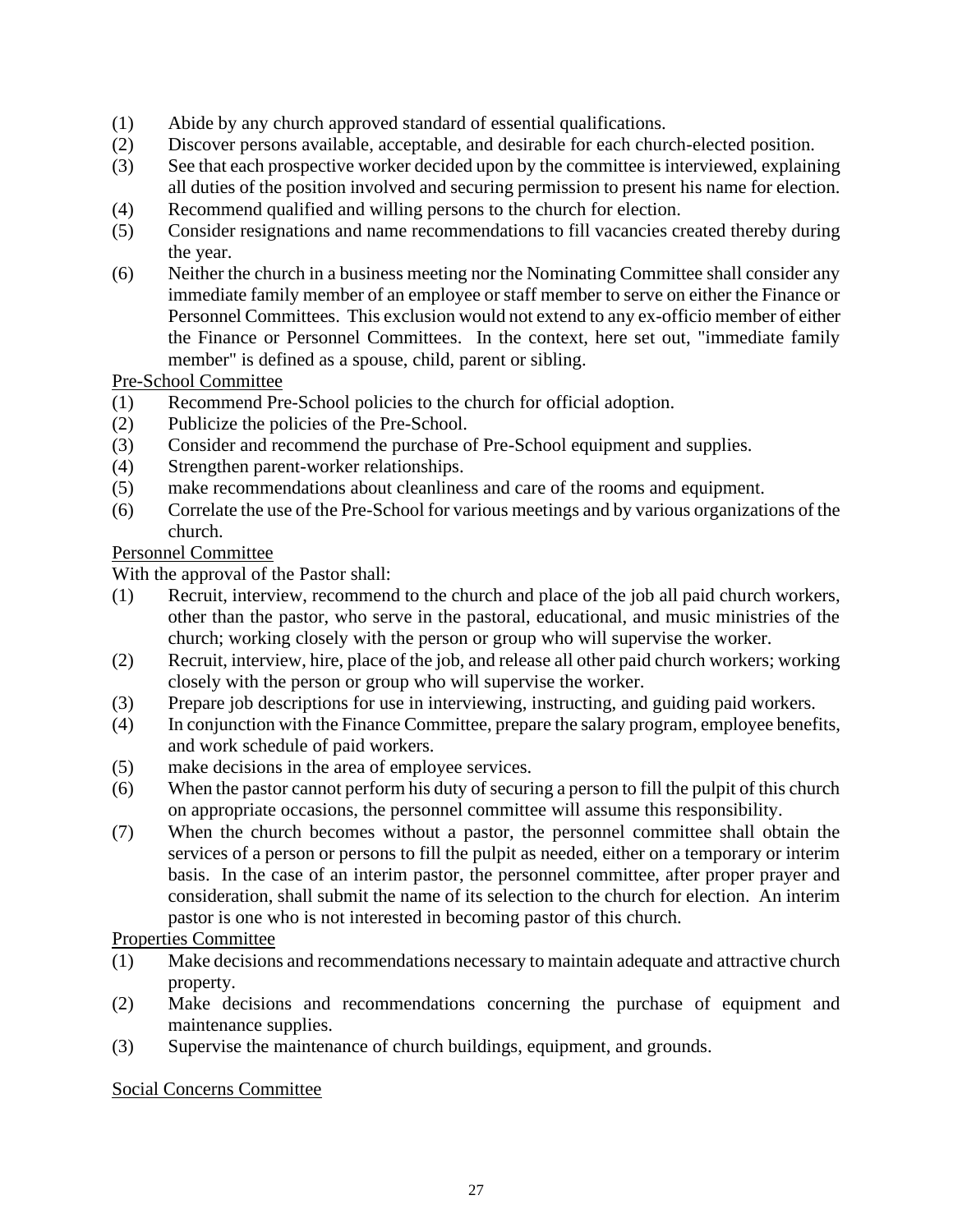- (1) To inform and educate the Church Congregation and/or the community concerning significant moral and cultural issues for which there is clear Scriptural guidance.
- (2) To suggest and provide tools for increasing Christian involvement in shaping public dialogue with respect to such moral and cultural concerns.
- (3) To focus on the the promotion and development of committed Christian citizenship.

# Trust Committee

The Trust Committee shall consist of eight members. Members will serve for four years with two members being elected each year so as to maintain a four-year rotation of the committee.

# Duties of Committee

- (1) To study plans and proposals for the management and expenditures of all funds bequeathed to the church except funds designated to be controlled by the church trustees.
- (2) Upon approval of any plan or proposal the committee shall bring their recommendation to the Deacon Body for approval. The plan or proposal as approved by the deacon Body will then be presented to the church in conference.
- (3) Upon approval by the church of any expenditures of trust funds all disbursements will be made by the church finance committee.

# Youth Committee

The Minister of Youth shall be responsible for the youth program of this church and the youth committee shall work directly with the Minister of Youth and assist with developing, planning, conducting, and evaluating a youth program for this church. The committee shall be the decision making and coordinating body for all youth activities and fellowships of the youth of this church at large.

The Youth Council shall serve as an advisory body to the Youth Committee with both bodies working together to insure a comprehensive youth program for this church. The Youth Council will consist of the Youth Committee, Peer Elected Youth, and all other elected youth leaders.

# Duties

The Youth Committee shall:

- (1) Study the needs of the youth of this church to determine and evaluate a program of continuing youth ministry that will enhance christian fellowship and growth commitment and discipleship.
- (2) Discuss, evaluate, and act upon all ideas, proposals, and activities suggested by the Youth Council.
- (3) Work with the Youth Council in planning a calendar of activities for the youth of this church that shall be coordinated with the youth music ministry.
- (4) Make certain that each activity is thoroughly planned and that the youth and youth leadership in Sunday School and Church Training are notified in advance of each activity.
- (5) Evaluate each activity after it is held in order that future activities may be improved.

# Committee on Deacons

The members of the Committee on Deacons shall be:

A. Chairman of Deacons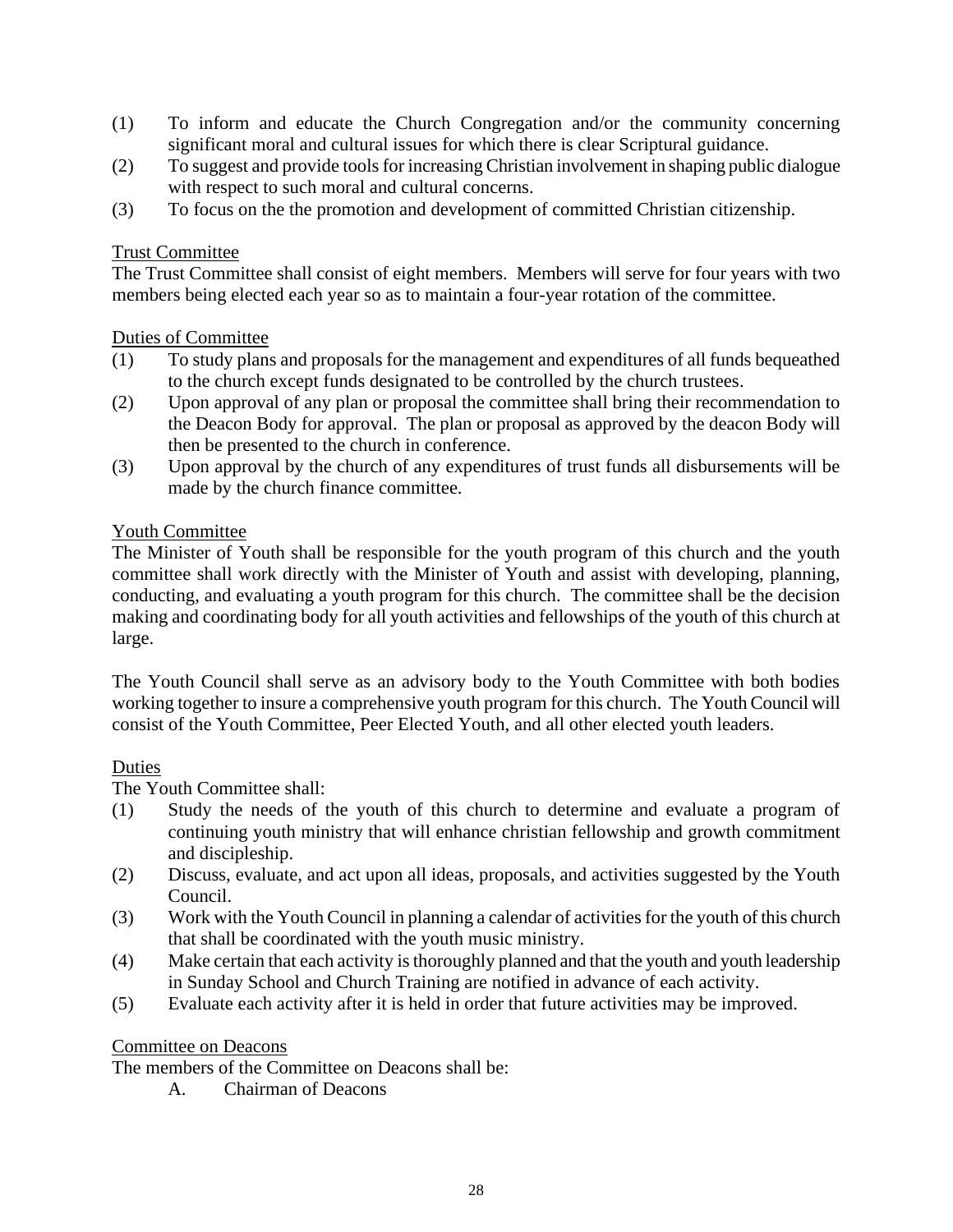- B. Vice-Chairman of Deacons
- C. Church Clerk
- D. Senior Trustee in Service
- E. Director of Sunday School
- F. Director of Church Training
- G. Director of WMU
- H. Director of Baptist Men

By election to these offices these members shall automatically comprise the Committee on Deacons. The Pastor shall be an ex-officio member of this committee.

When any member of this committee is being voted on to become an Active Deacon, such member shall not take part in the vote counting process. The Deacon Chairman shall appoint a Life Deacon to replace such member of the Committee on Deacons for the purpose of the vote counting process only.

# Duties

- (1) The chairman of this committee will be the chairman of the active deacon body.
- (2) This committee, in a regular meeting, shall determine the men to fill deacon vacancies.
- (3) This committee shall interview each of the selected men in the order of their numeric nomination. Each of these selected men shall be interviewed in detail regarding all the qualifications and duties as outlined in Section I, IV, and VI under Deacons, in the Constitution and By-Laws.
- (4) Will present to the church body at the regular church conference, following the deacon election, the names of the men to fill existing vacancies on the active deacon body. The slate of names presented will be voted on at this conference.

# Evangelism Committee

- (1) Shall consist of three members at least one of whom shall be an active deacon.
- (2) Together with the pastor and staff shall plan for and promote revivals.
- (3) Shall study and make recommendations to the church concerning any proposals for participation in joint revival efforts, area crusades, etc.

# Long-Range Planning Committee

- (1) Develop and implement short, mid and long-range goals to insure maximum efficiency in utilization of our present church structure and properties and for such expansion as may be approved by the church.
- (2) The scope of this committee encompasses all church properties.
- (3) After careful study and planning, lead in establishing priorities to meet needs and accomplish special projects.

# Recreation Committee

- (1) Recommend recreation policies to the church for official adoption.
- (2) Consider and recommend the purchase of recreation equipment and supplies.
- (3) Recommend the type of recreation in which the church will participate.

# DEACON'S COMMITTEE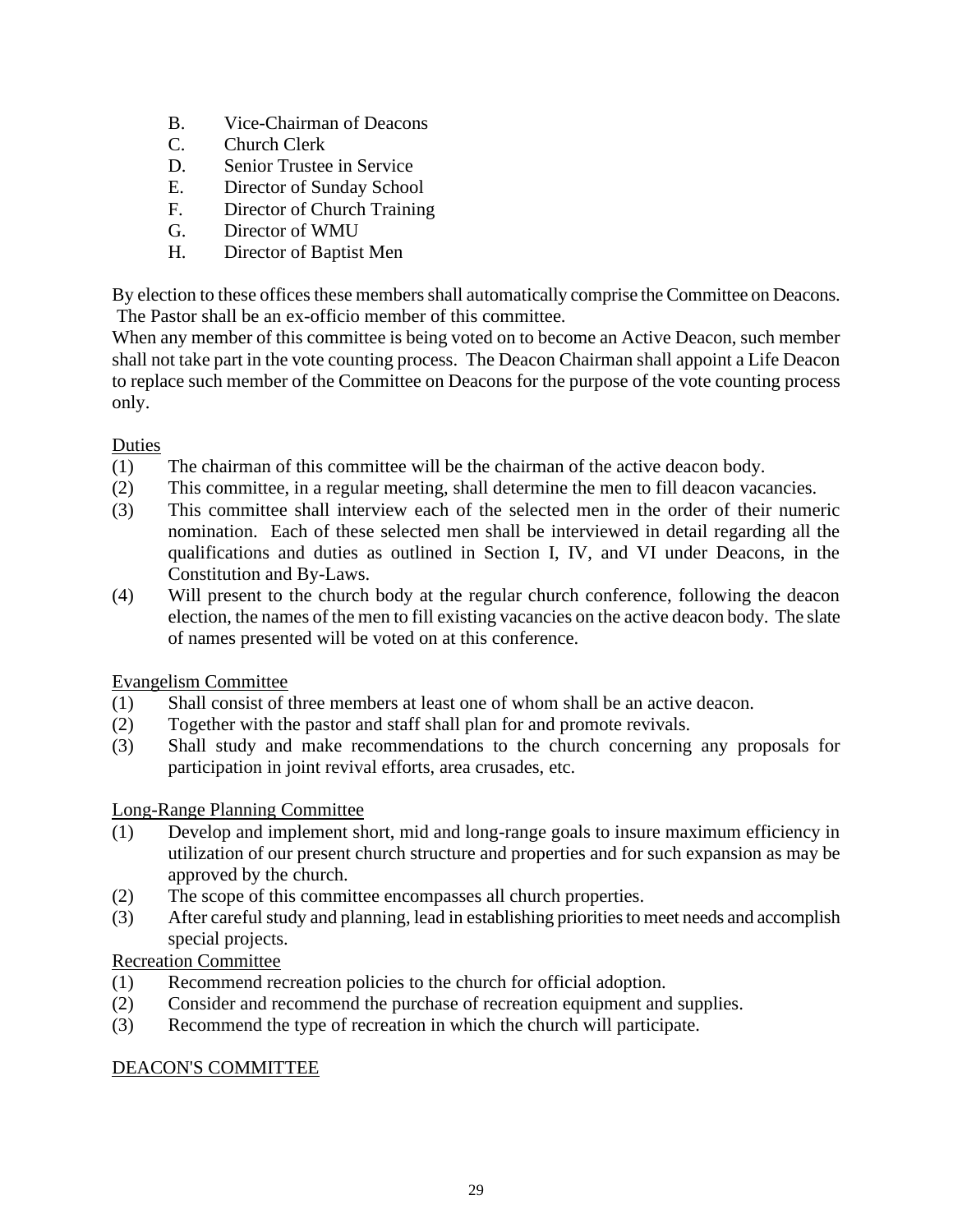# SECTION I Method of Selection

The number of active deacons needed on the deacons' committees shall be appointed annually by the chairman of the deacons. The chairman of the deacons shall make these appointments as soon as possible following his election.

# SECTION II Term of Office

The term of office for members of the deacons' committees shall be from the time of their appointment until such a time as another set of deacons' committees is appointed or until such a time as their term as active deacons shall expire.

# SECTION III Responsibility

All deacons' committees are responsible to the church and are therefore expected to make periodic reports and recommendations to the church as necessary. In addition, each of the deacons' committees shall make reports to the active deacon body at each of its regular meetings.

# SECTION IV Duties

# Baptism Committee

- (1) Assist the pastor in seeing that all candidates are notified, properly instructed, dressed, and prepared for the ordinance.
- (2) See that the baptismal pool, dressing rooms, and all equipment are prepared before the ordinance and properly cared for following the ordinance.
- (3) Assist the pastor in all details related to the actual observance of the ordinance.
- (4) Supply the church clerk with a record of those baptized.

# Benevolence Committee

- (1) Be alert for opportunities to alleviate human suffering and need.
- (2) Assume the responsibility, to the limits of the amount allowed in the budget, for making decisions in all cases of need brought to the attention of the church.
- (3) Screen carefully those persons making appeals to the church in an effort to determine the worthiness of the appeal and the motive involved.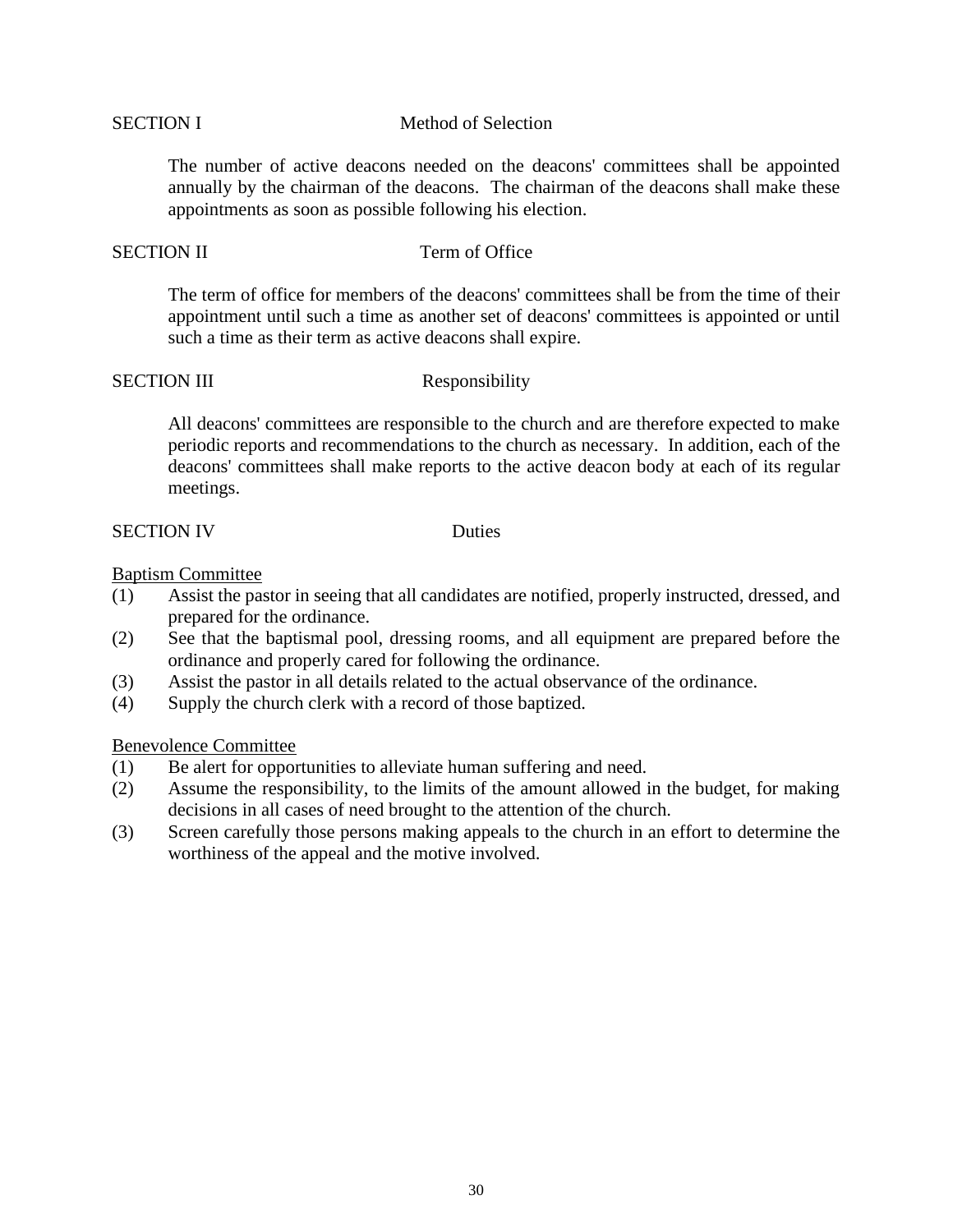(4) Communicate to all those receiving assistance the church's motive of Christian love and present a positive Christian witness.

# Constitution and By-Laws Committee

- (1) Make recommendations to the church regarding its Constitution and By-Laws.
- (2) Review the Constitution and By-Laws annually and recommend any changes deemed necessary.

# Lord's Supper Committee

- (1) See that adequate equipment and elements are properly prepared for the ordinance.
- (2) Assist the pastor in all details related to the actual observance of the ordinance.
- (3) See that all cups are collected an entire service equipment is properly cleaned and stored.

# Membership Committee

- (1) Recommend policies and plans designed to make church membership more meaningful.
- (2) Make specific efforts toward training and assimilation of new members.
- (3) Endeavor to decrease the number of non-resident members.
- (4) Seek and use ways to activate irregular members.
- (5) Assist in keeping membership records accurate.

# Memorial and Special Gifts Committee

- (1) Assume sole responsibility for the maintenance of the Book of Remembrance.
- (2) Determine what gifts are to be entered in the Book of Remembrance.
- (3) See that such gifts are appropriately entered in the Book of Remembrance.

# SPECIAL COMMITTEES

Special committees shall be elected by this church upon the recommendation of the Nominating Committee or appointed by the pastor for service in matters of a temporary nature which are not included in the duties of the standing committees or deacons' committees. All special committees shall be discharged when the service they are elected or appointed has been completed.

# ARTICLE IV - ORGANIZATIONS

This church shall maintain the following organizations:

Sunday School, Discipleship Training, Music Ministry, Women's Missionary Union, and Baptist Men. This church shall be free to establish and maintain any other organizations which it deems advisable and necessary to fulfill its purpose as stated in Article II of its constitution. All organizations of this church shall be under church control, with all officers elected by this church and reporting regularly to this church. It shall be understood that the pastor is the ex-officio head of all church organizations and his leadership is to be recognized in them all.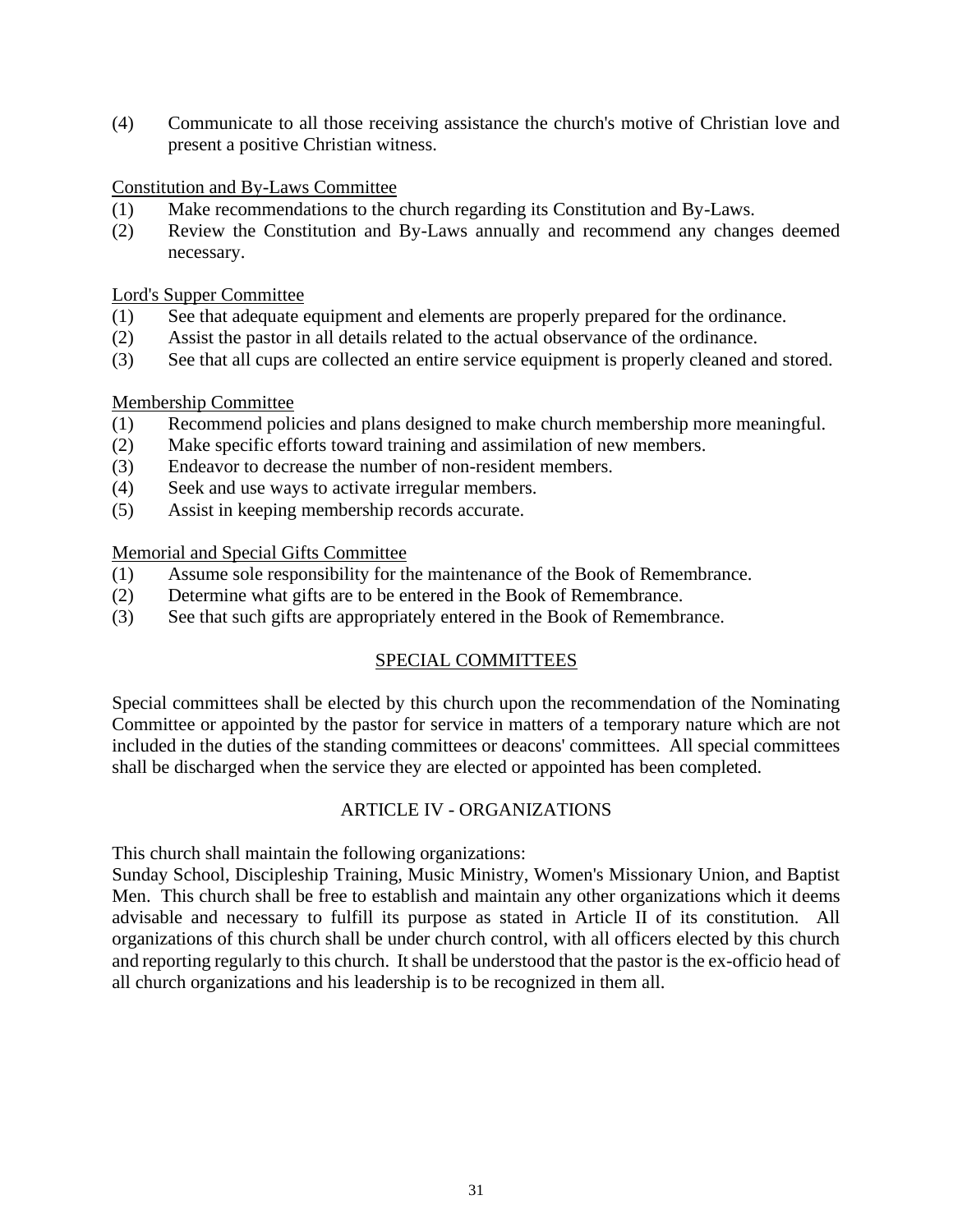## SECTION 1

These organizations shall be directed by councils of their program leaders.

- (1) The Sunday School Council shall consist of the Minister of Education Chairman, the Sunday School Director, Outreach Director, and the age group Division Directors.
- (2) The Discipleship Training Council shall consist of the Minister of Education Chairman, the Discipleship Training Director, and the leaders of Discipleship Training.
- (3) The Baptist Men's Council shall consist of the Minister of Education Chairman, the director of Baptist Men, and the directors of the men's and boys' missionary organizations.
- (4) The Music Council shall consist of the Minister of Music Chairman, the directors of the Children's Choirs and Handbell Choirs, the Church Organist, Church Pianist, and the President of the Sanctuary Choir.
- (5) The Women's Missionary Union Council shall consist of the Women's Missionary Union Director - Chairperson, Mission Study Director, Mission Support Director, Enlistment Enlargement Director, Missions Action Personal Witness Director, Women's Missionary Union Secretary, and the leaders of the women's and girls Missionary organizations.

# ARTICLE V - CHURCH MEETINGS

# WORSHIP

SECTION 1 Public Meetings Public meetings for preaching, instruction, and evangelism shall be conducted as often as deemed necessary for the best interests of this church.

# SECTION 2 BUSINESS

This church shall be regularly convened for the transaction of its business and affairs during services on Wednesdays or Sundays once each month.. unless such a meeting must be postponed for some obvious reason. At any of the regular meetings for worship, this church may act upon the reception of members.

# SECTION 3 Special Business Meetings

Special business meetings of this church may be called by the moderator. Notice of the time, place, and purpose of the special business meeting shall be announced from the pulpit at least (3) days preceding such a meeting. Business at any special business meeting shall be limited to those items previously announced.

SECTION 4 Moderator (duties listed elsewhere in By-Laws)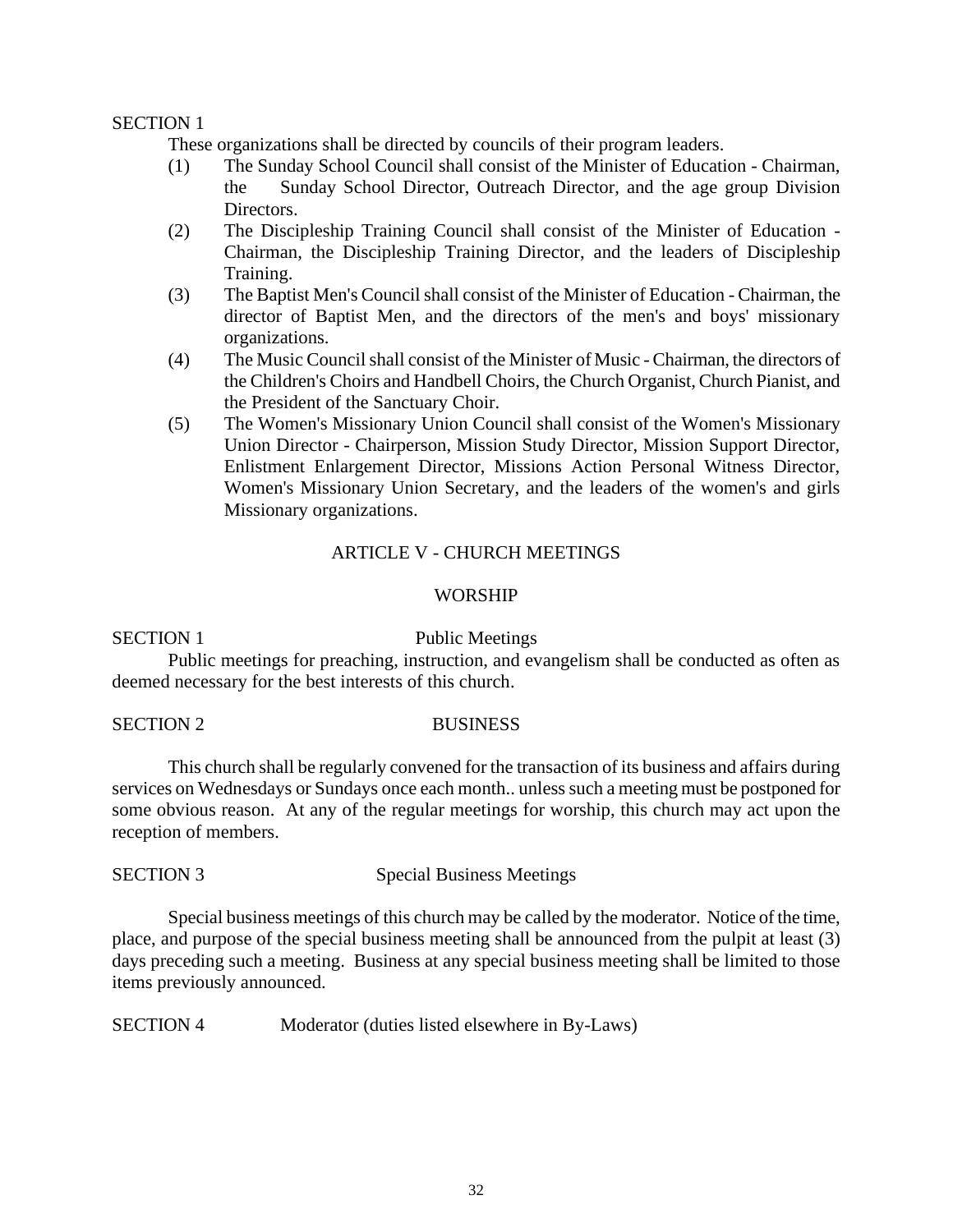### SECTION 5 Parliamentary Procedure

In all questions of parliamentary procedure this church shall be guided by Robert's Rules of Order, except when the church constitution and by-laws set forth the approved procedure.

### SECTION 6 Quorum

There shall be no set quorum for business meetings. In all committees of this church, a quorum shall consist of not less than a majority of the membership of such committee and the majority vote of those present and voting shall pass the matter voted upon.

# ARTICLE VI - Church Finance

SECTION 1 Budget

- (1) This church shall operate its financial affairs in accordance with a unified budget to be adopted annually. The budget shall be prepared and presented to this church in accordance with plans recommended by the finance committee and adopted by the church.
- (2) Receipts from all sources shall be kept in one of two accounts, namely budget or designated. Any designated gifts other than to causes regularly supported by this church shall be subject to church acceptance. It shall be understood that such designated gifts are accepted unless contrary action is taken by this church.
- (3) All funds received for this church or any of its organizations shall pass through the regular financial channels and be properly recorded on the books of this church.

SECTION 2 Fiscal Year

The fiscal year for this church shall begin on January 1 of each year and continue through December 31.

SECTION 3 Policies regarding expenditures

- (1) All expenditures of budget monies shall be made in accordance with he current budget and policies of this church. Designated monies shall be dispersed for the purpose stated by the giver.
- (2) Any over-expenditures of budget monies may only be made upon the approval of the finance committee.
- (3) The operating expense of all the organizations of this church shall be paid by the church treasurer in accordance with the current budget and policies of this church.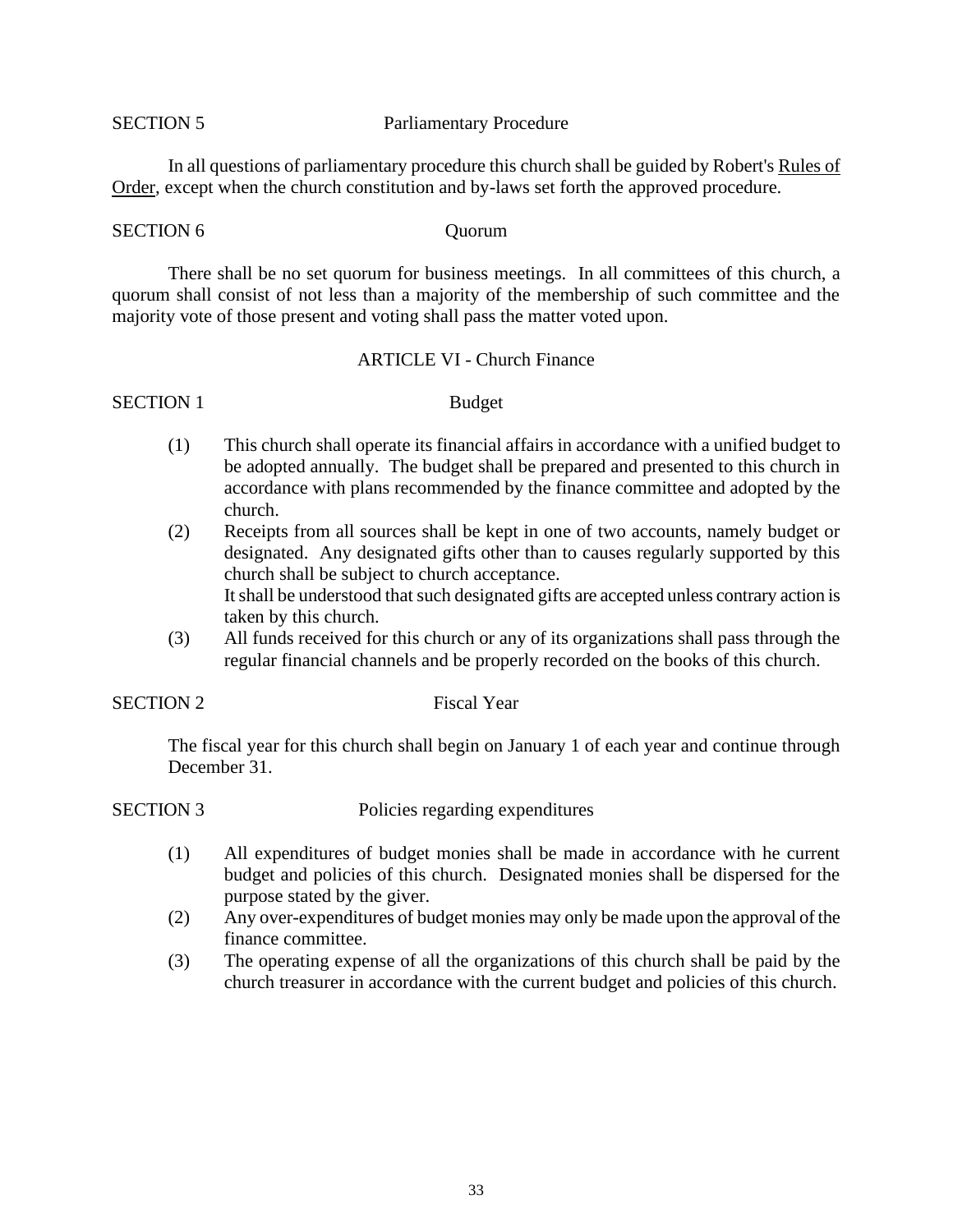# SECTION 4 Special Offerings

- (1) Each year this church shall encourage contributions to two special mission offerings: one for foreign missions, and one for home missions. Additional special offerings shall be encouraged to cover the expenses during revivals, conferences, and similar meetings.
- (2) Other special offerings may be sought by this church or by any of its organizations only upon the recommendation of the finance committee.

# Article VII - Amendment

These by-laws may be rescinded, amended, or altered by a majority vote of those present and voting at any regular business meeting of this church after such changes have been read at a previous regular business meeting.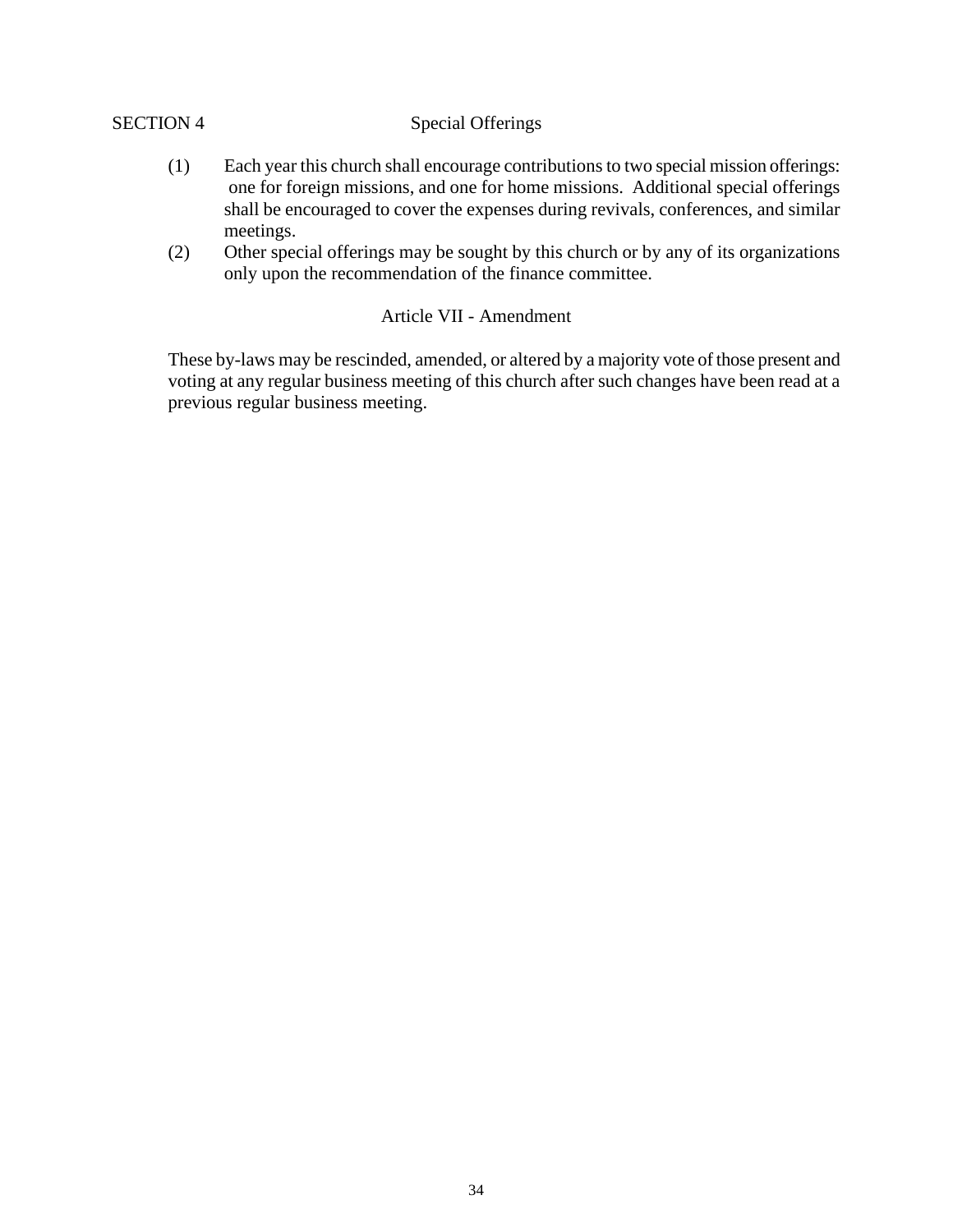# **INDEX**

# $\mathbf A$

# $\mathsf{C}$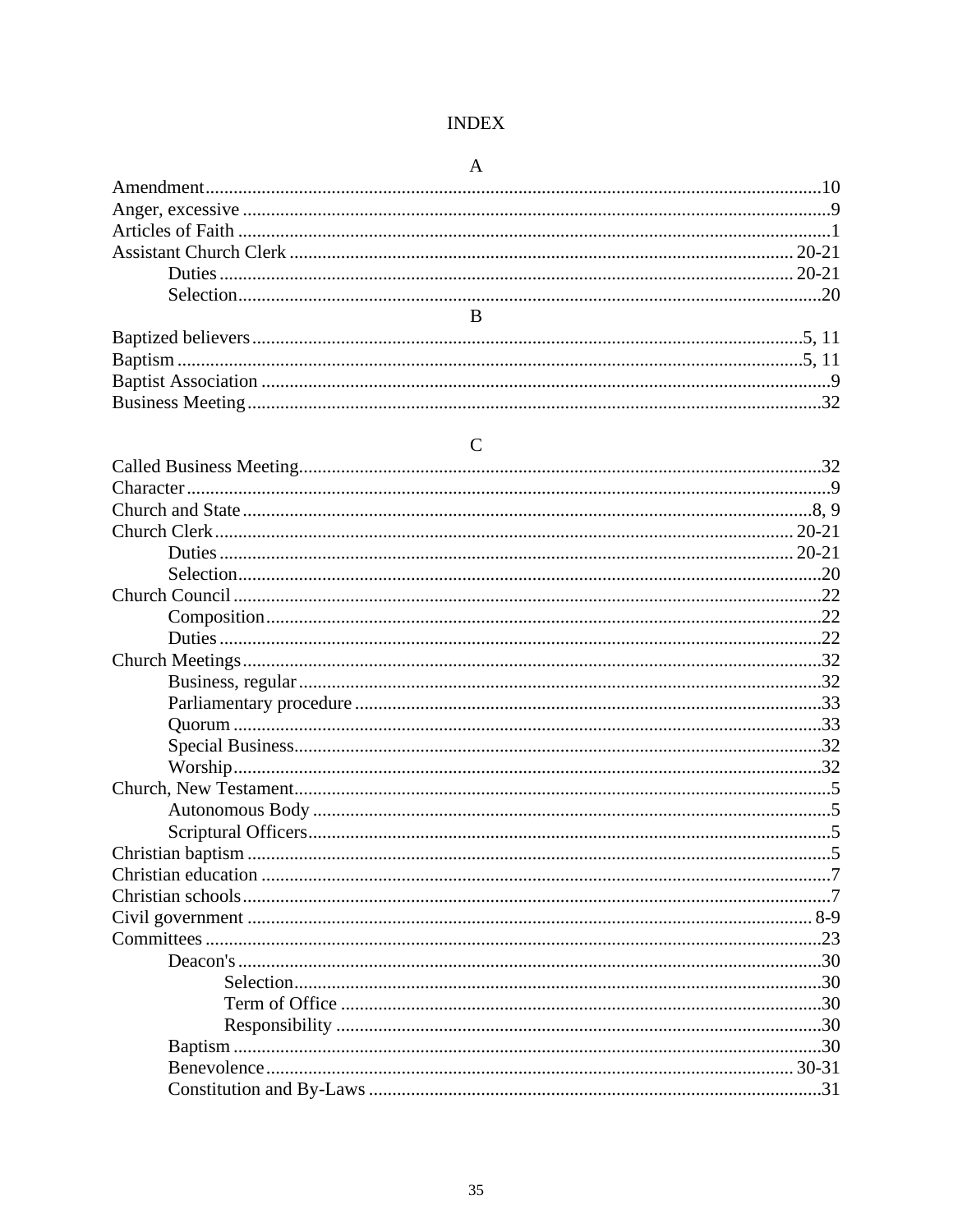| D |  |
|---|--|
|   |  |
|   |  |
|   |  |
|   |  |
|   |  |
|   |  |
|   |  |
|   |  |
|   |  |
|   |  |
|   |  |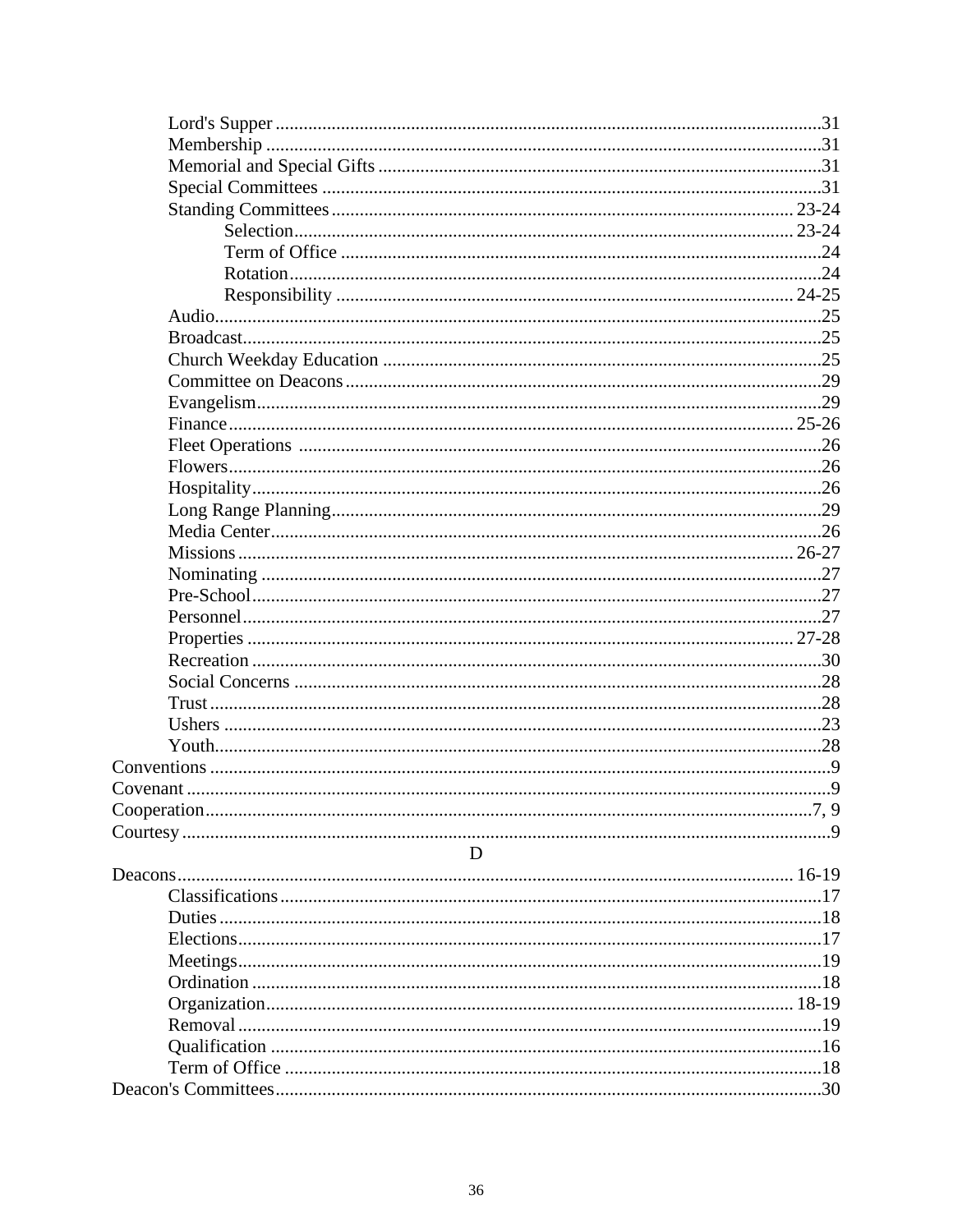# $\mathbf E$

# $\overline{G}$

# $\mathbf{H}%$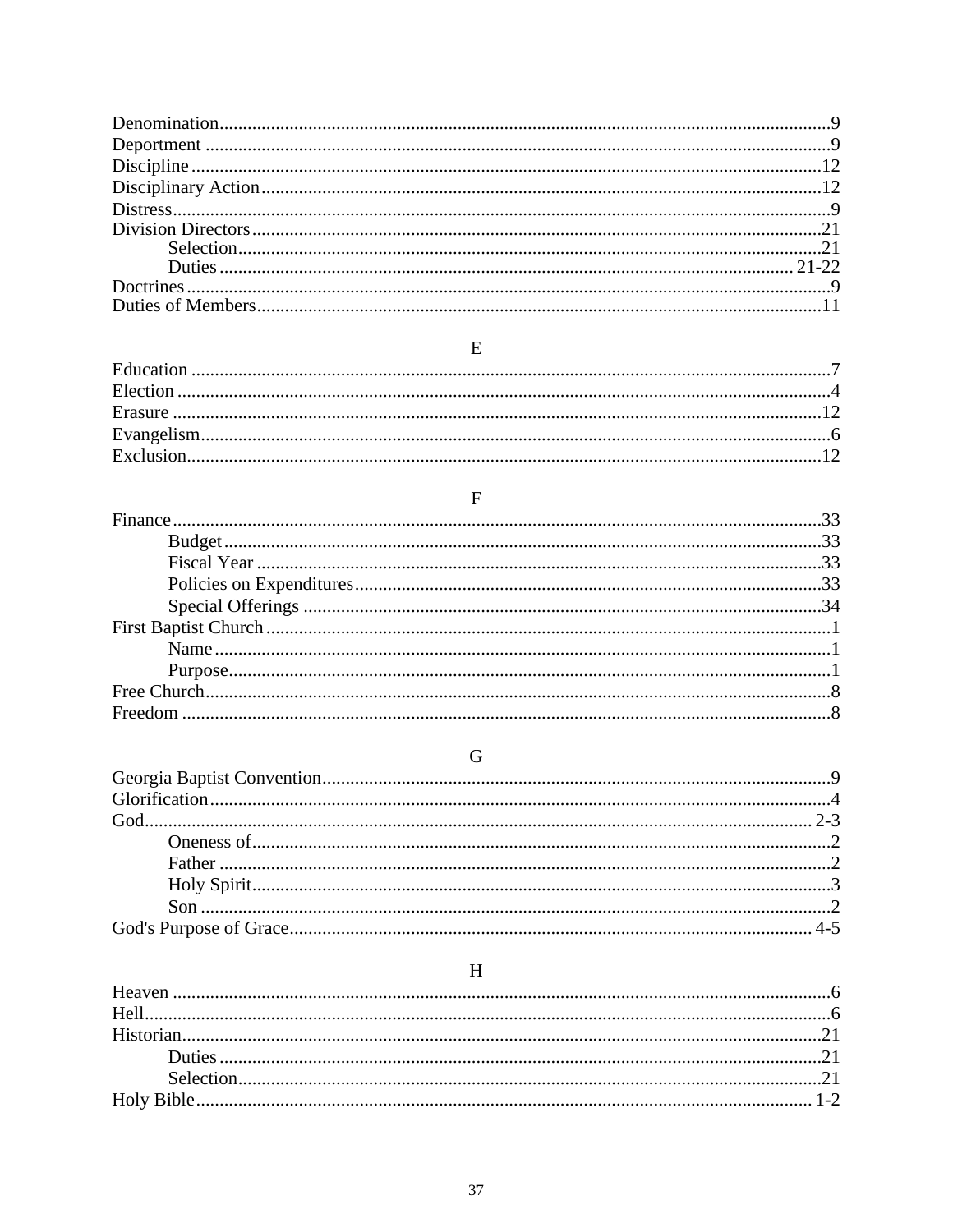| $\mathbf I$  |  |
|--------------|--|
|              |  |
|              |  |
|              |  |
| J            |  |
|              |  |
|              |  |
| $\bf K$      |  |
|              |  |
|              |  |
| $\mathbf{L}$ |  |
|              |  |
|              |  |
|              |  |
|              |  |
|              |  |
| M            |  |
|              |  |
|              |  |
|              |  |
|              |  |
|              |  |
|              |  |
|              |  |
|              |  |
|              |  |
|              |  |
|              |  |
|              |  |

# 

# ${\bf O}$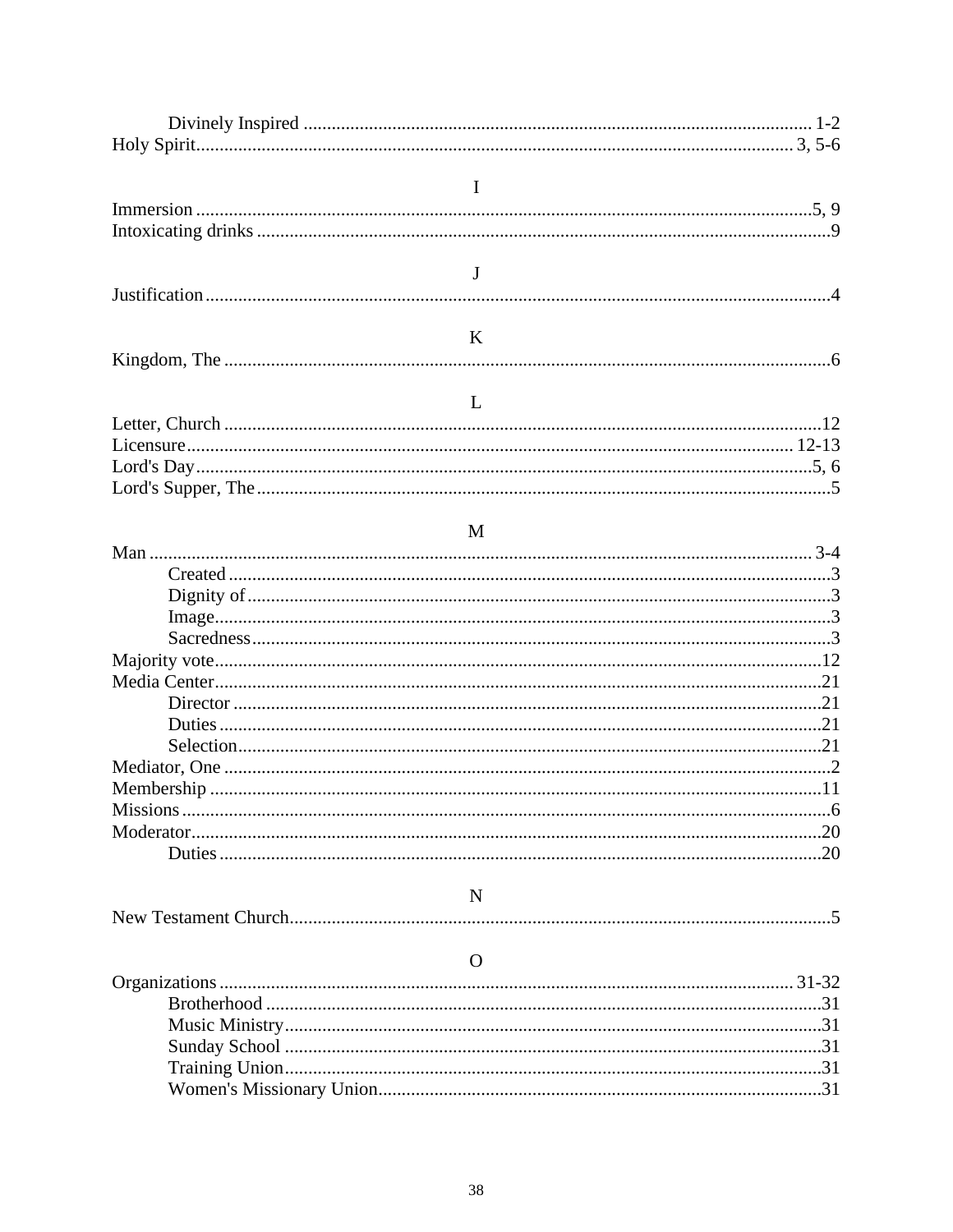|--|

# $\overline{P}$

# $\mathbf R$

# $\overline{\mathbf{S}}$

# $\overline{T}$